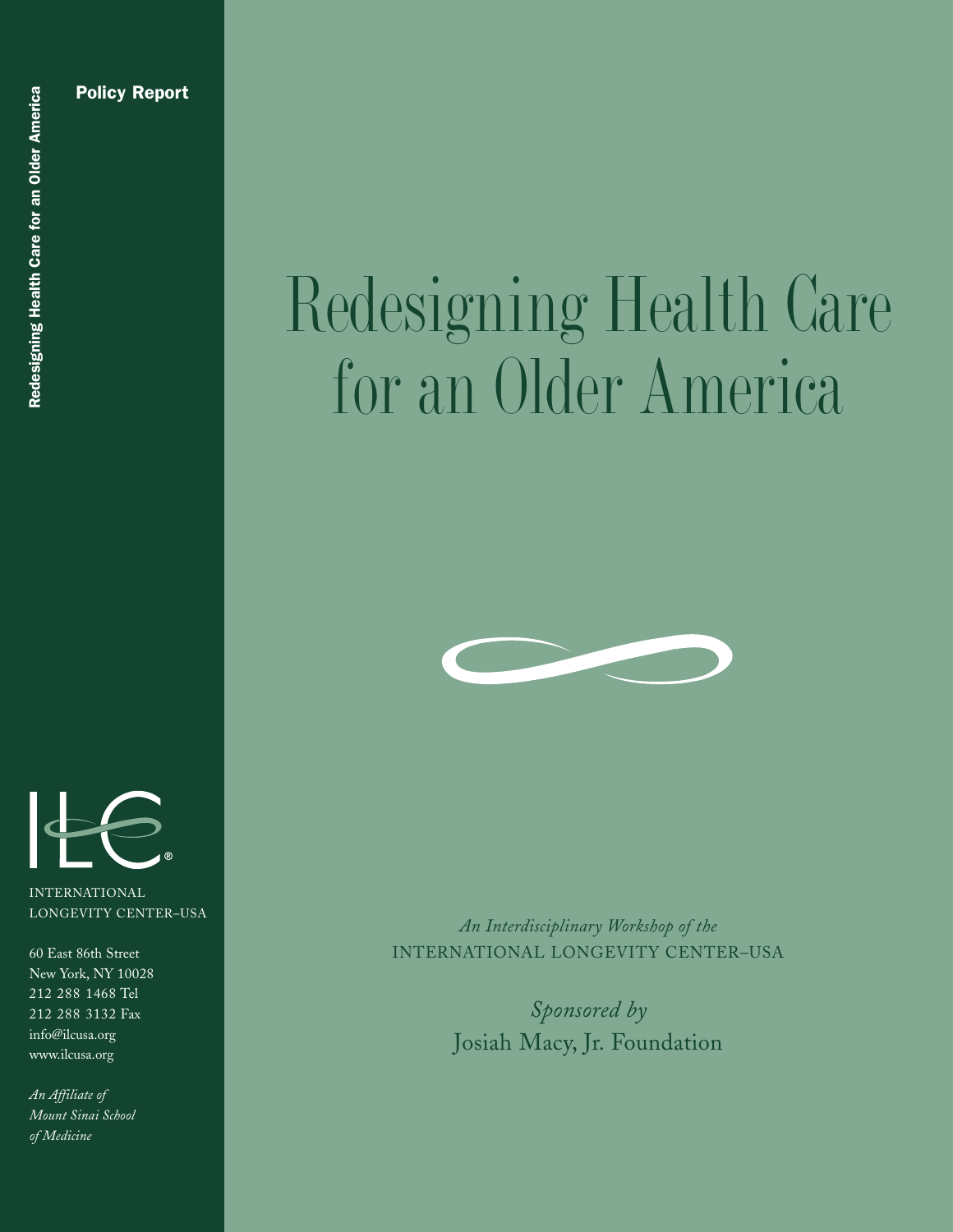

#### **The International Longevity Center-USA (ILC-USA)**

is a not-for-profit, nonpartisan research, education, and policy organization whose mission is to help individuals and societies address longevity and population aging in positive and productive ways, and to highlight older people's productivity and contributions to their families and society as a whole.

The organization is part of a multinational research and education consortium and includes centers in the United States, Japan, Great Britain, France, the Dominican Republic, India, Sub-Saharan Africa, and Argentina. These centers work both autonomously and collaboratively to study how greater life expectancy and increased proportions of older people impact nations around the world.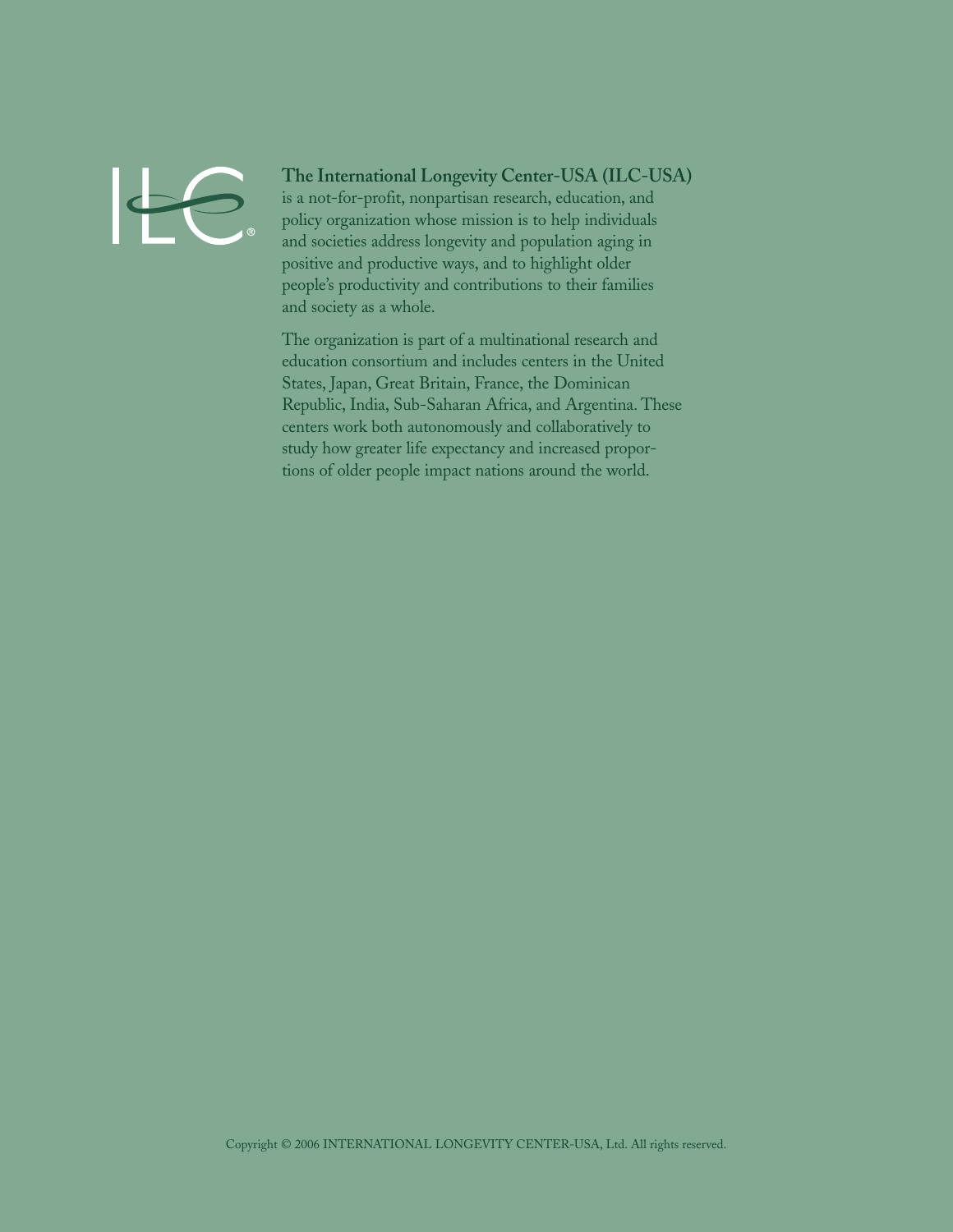## Redesigning Health Care for an Older America



*An Interdisciplinary Workshop of the* INTERNATIONAL LONGEVITY CENTER–USA

> *Sponsored by* Josiah Macy, Jr. Foundation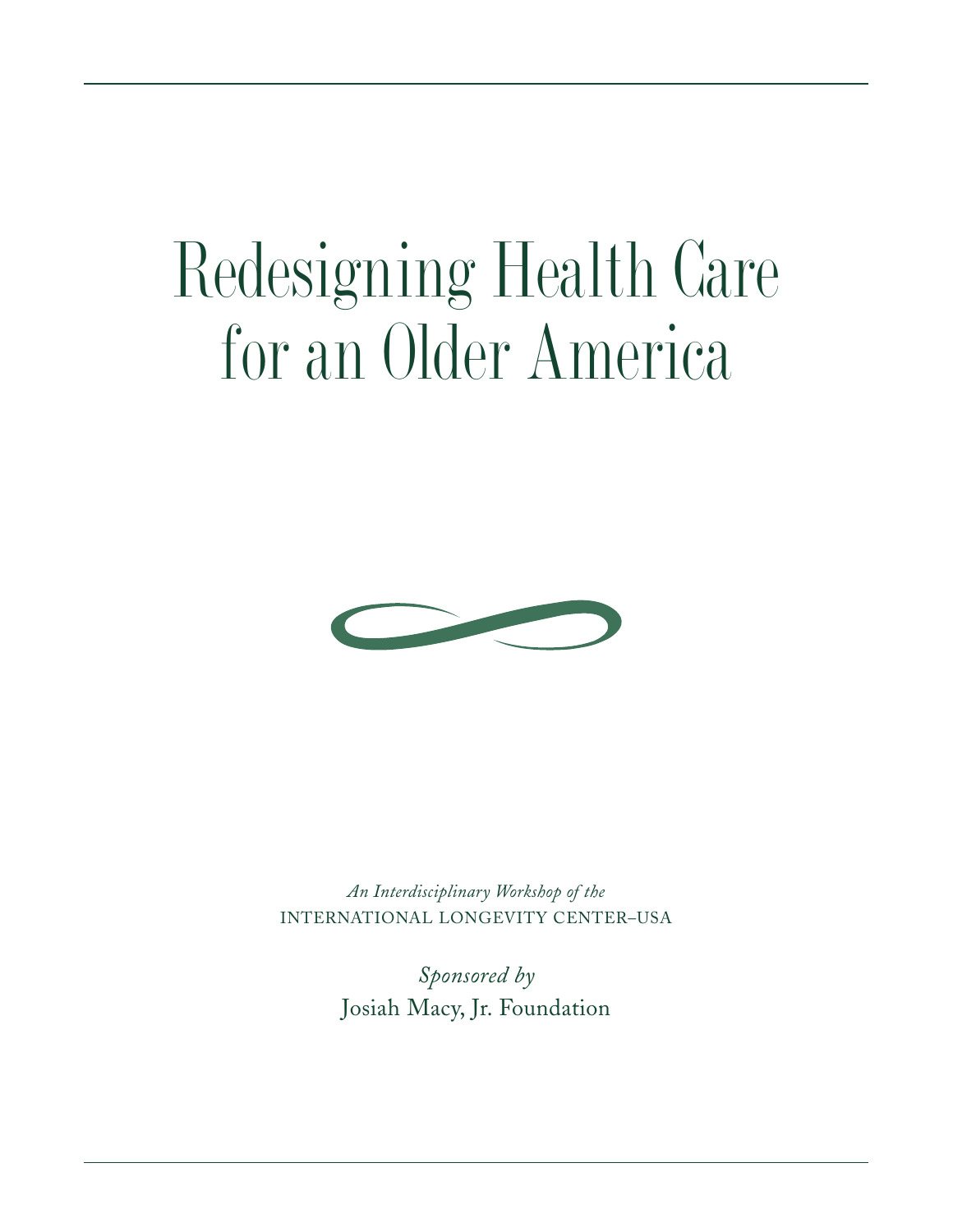### Acknowledgments

The International Longevity Center gratefully acknowledges the Josiah Macy, Jr. Foundation for sponsoring the workshop upon which this report is based. A special note of appreciation to June Osborn.

Thanks to the Werner and Elaine Dannheisser Endowment and the Mollye and Bernard Mills Endowment for their ongoing support of ILC-USA programs to advance healthy aging.

Grateful acknowledgment to rapporteur Harrison Bloom.

Finally, the ILC-USA pays tribute to Michael DeBakey, internationally recognized cardiothoracic surgeon, who first brought up the idea of bringing together leaders in the varied fields of health care for a workshop on redesigning health care for an older America, and whose enthusiasm was a significant impetus to making the workshop happen.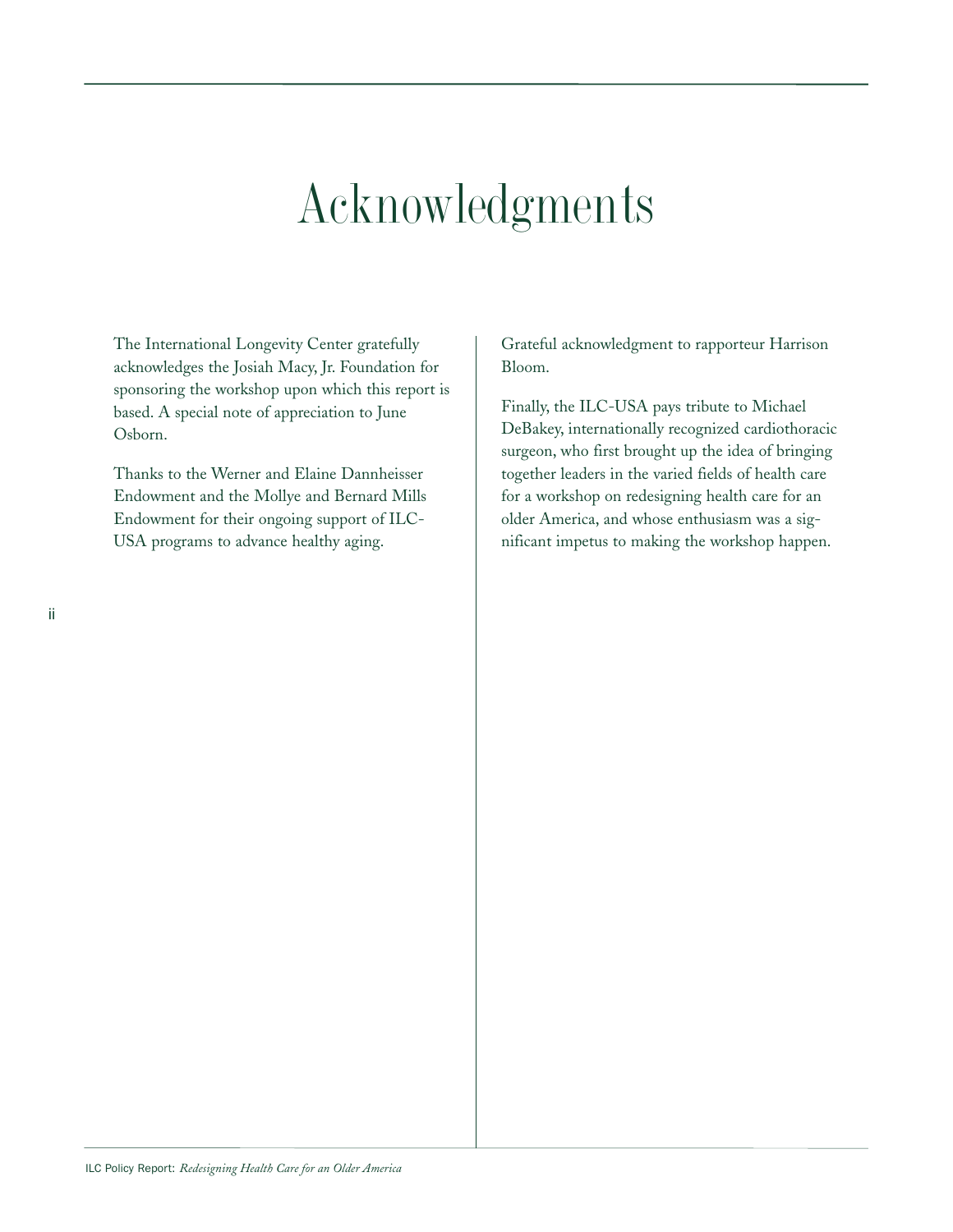## **Participants**

#### **WORKSHOP PARTICIPANTS**

**Claudia Beverly, Ph.D., R.N.** *Associate Director University of Arkansas Center on Aging*

**Harrison Bloom, M.D.** *Director ILC-USA Clinical Education Consultation Service*

**Lawrence Brown, Ph.D.** *Professor of Health Policy and Management Columbia University Mailman School of Public Health*

**Robert N. Butler, M.D.** *President and CEO, ILC-USA*

**Oliver Fein, M.D.** *Professor of Clinical Medicine and Public Health Associate Dean Weill Medical College of Cornell University*

**Claudia Fine, M.S.W., M.P.H., C.M.C.** *Chief Professional Officer, SeniorBridge Family*

**Sherry Glied, Ph.D.** *Department Chair Health Policy and Management Columbia University Mailman School of Public Health*

**Michael Gusmano, Ph.D.** *Senior Research Analyst, ILC-USA*

**Charlotte Muller, Ph.D.** *Director of Longevity Research, ILC-USA*  **Nora O'Brien, M.A.** *Director of Aging Programs and New Initiatives Brookdale Foundation Group*

**June E. Osborn, M.D.** *President, Josiah Macy, Jr. Foundation*

**Lois Quam** *CEO, Ovations/United Healthcare*

**John Rother** *Policy Director, AARP*

**Albert Siu, M.D.** *Chairman and Professor Brookdale Department of Geriatrics and Adult Development, Mount Sinai School of Medicine*

#### **TASK FORCE**

**Robert N. Butler, M.D.,** *Chairman* **Harrison Bloom, M.D.,** *Rapporteur*

**Michael K. Gusmano, Ph.D. Kenneth Knapp, Ph.D. Charlotte Muller, Ph.D. Nora O'Brien, M.A. Mal Schechter** 

**Kyoung Kim** *Research Associate*

**Judith Estrine** *Executive Editor*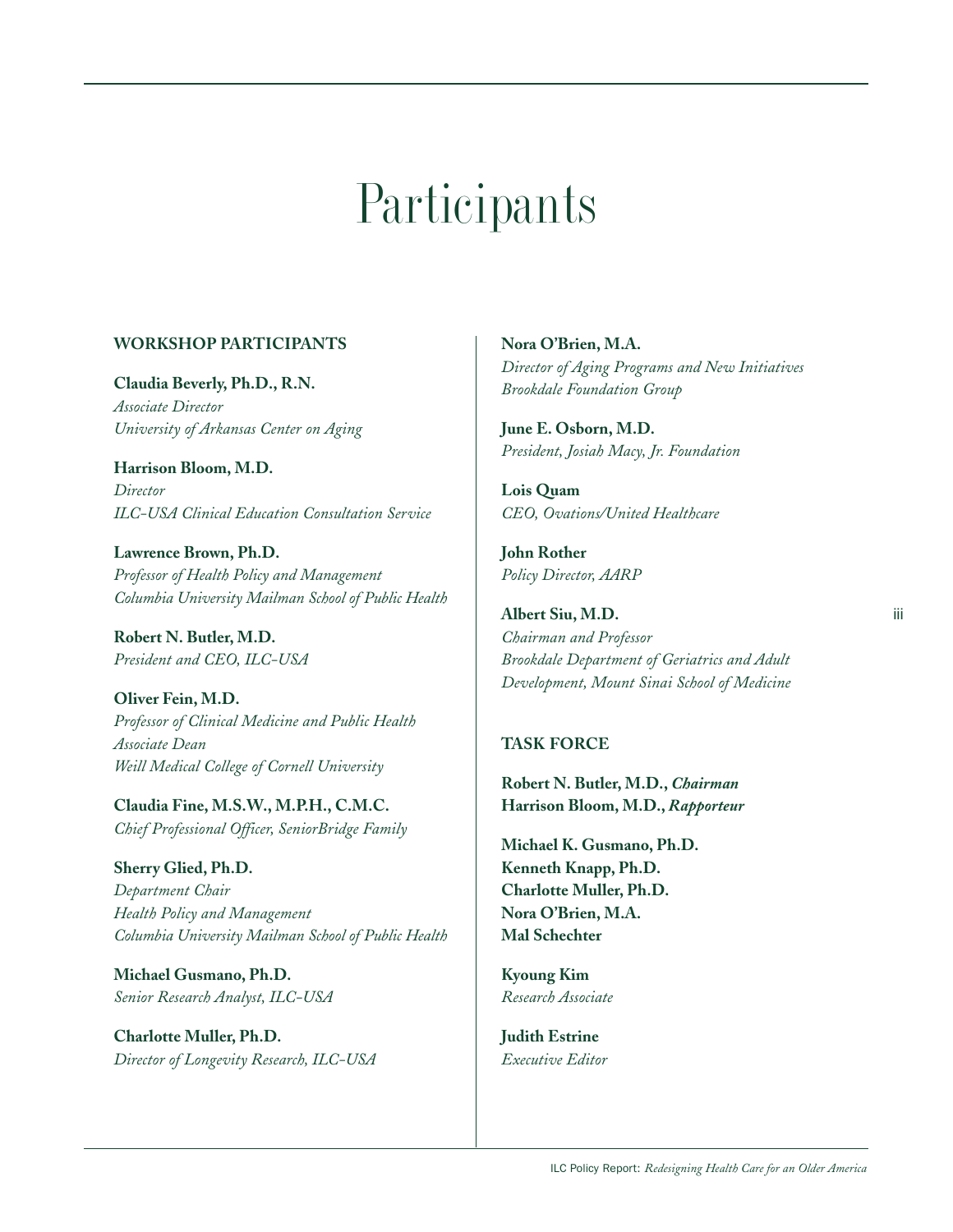### Preface

The national debate on Medicare reform<br>has been directed toward a variety of<br>cost-containment strategies aimed at<br>improving upon the existing health<br>insurance plan. The workshop on Redesigning has been directed toward a variety of cost-containment strategies aimed at improving upon the existing health Health Care for an Older America had a different focus. It did not specifically address the issues of cost, access to care, or quality of care. Vitally important as these issues are, other equally important issues must be brought to the table.

The aim of this workshop was to contribute to the development of a proactive—rather than a reactive—comprehensive health care program for an older America by concentrating on a patientcentered approach that reflects the needs of older persons. We sought to explore the potential for moving Medicare in new directions, including the eradication of the many diseases of old age that have their origins *in utero* and infancy. We concluded that there must be an expansion of public health as well as increased investments by both the government and the private sector in biomedical and sociobehavioral research and technology to improve prevention, diagnosis, and treatment.

Significant increases in the budgets of the National Institutes of Health and, specifically, the National Institute on Aging are essential to a nation growing older. Essential to the care of older persons are the continuum of care and collaboration of physicians, nurses, social workers, and other health care providers. Adaptations of our health care "system" are necessary to meet the needs of an older patient with complex psychosocial and medical, acute and

chronic pathologies, as well as to protect the health of higher-functioning older adults.

No serious discourse about health care in America can proceed without acknowledging the enormous contribution Medicare has made as the nation's one egalitarian health insurance program that provides coverage for wealthy and poor alike. Begun in 1965, Medicare established a government commitment to providing access to acute medical care for *all* older Americans, including racial and ethnic minorities. Medicare promoted physician-based ambulatory care, in many cases obviating the need for hospital-based emergency-room care. It contributed to increased life expectancy and lower morbidity rates. Its low administrative costs (2 to 3 percent versus 14 to 16 percent in private medical plans) offered a model of efficiency upon which future health care administrative infrastructure could be based.

However, Medicare's essential structure has not changed for 40 years. It remains a reactive medical insurance system rather than a **proactive health system**, with an emphasis on acute in- and outpatient care. In 1965 the fields of geriatrics and gerontology were not well established in the United States. Consequently, neither experts in the care of older persons nor older persons themselves were included at the Medicare planning table to make a case for the specific needs of older patients, which include the complexity of issues associated with their health and the extra time a physician needs to take care of such complex patients.

iv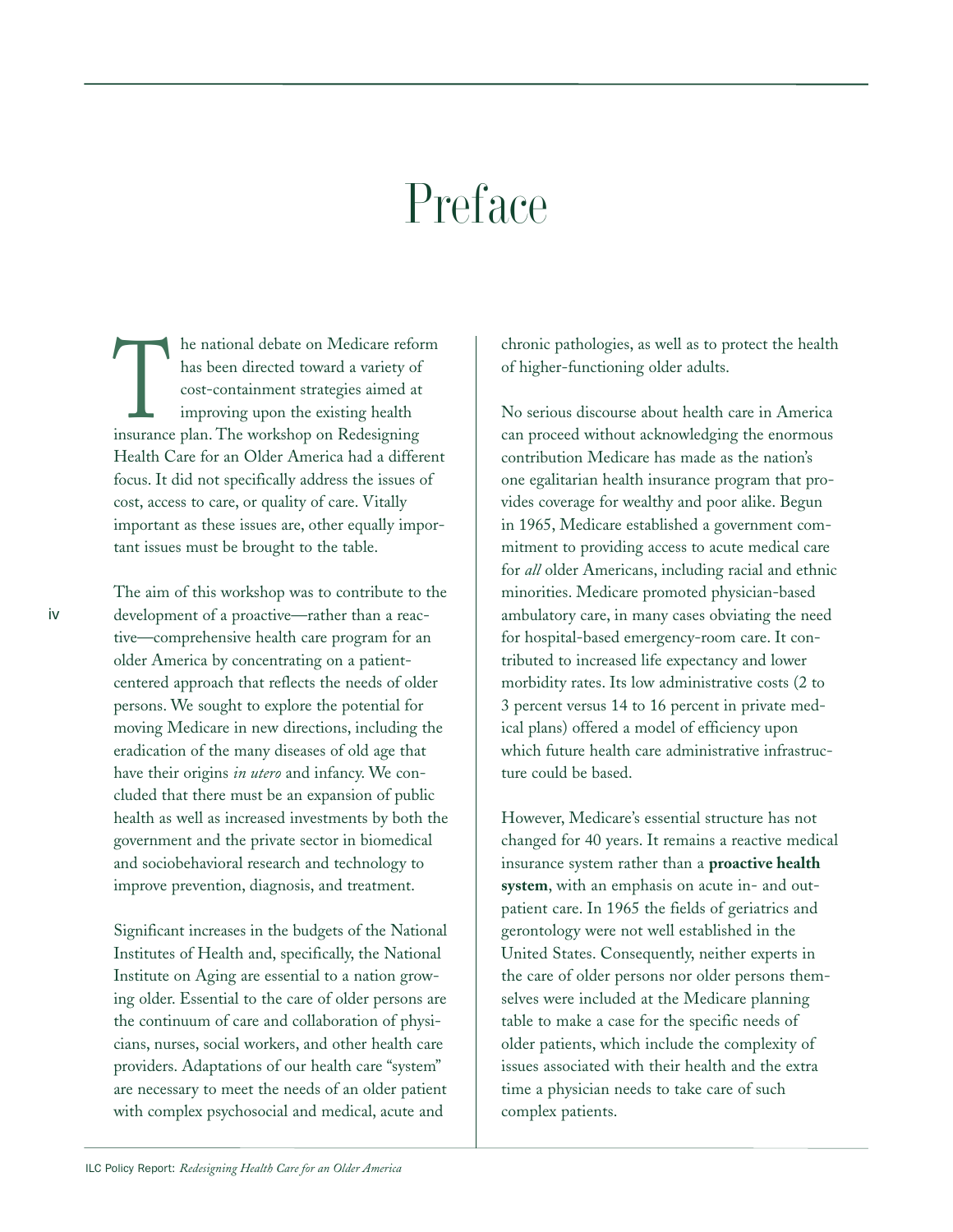What is known about health care for older persons in 2006 must be built into a reformed system that incorporates Medicare's strengths and develops a continuum of services that support the life-course perspective and ensure the healthy aging of the next generation. These services range from health promotion and disease prevention; outpatient diagnosis and treatment of acute, chronic, and emergency illnesses; hospital, community-based, and home care; day-care centers and assisted-living facilities; to long-term, end-of-life, and hospice care. As noted, this system must be proactive rather than reactive, and health-oriented rather than disease-oriented; it should have a public health and environmental perspective; it should recognize the importance of a healthy lifestyle; and it must place a strong focus on geriatric medicine—the bedrock upon which good health for older Americans must rest.

Redesigning our system of health care to meet the needs of people throughout life is a challenge of monumental proportions. It will come to fruition only after politicians, other leaders in the public and private sectors, scholars, health providers, and researchers come to an agreement to build an accessible, affordable health care system of high quality.

The timing of this report is relevant. It is obvious that the baby boomers will need to work beyond the average age of retirement, presently 62. Further, corporate America has already sounded alarms at the

prospect of losing critically needed workers with the coming retirement of the boomers. However, for the boomers to continue to be productively engaged, they must remain healthy, an important role for Medicare reform and geriatric medicine.

It is also plain that older workers who continue to work will be concerned about their parents and other family members who require caregiving. Long-term care is a critical economic and social challenge.

\* \* \*

The ILC task force on Redesigning Health Care for an Older America presented a "white paper" to the participants of a consensus workshop that met June 15–16, 2006. The paper represented an elaboration of the seven guiding principles listed in *Redesigning Health Care for an Older America*, published by the ILC-USA in 2004. Its purpose was to stimulate discussion among workshop participants about structural reform of our health care system based upon an intergenerational lifespan perspective of disease prevention and health maintenance.

This draft workshop report, composed of eight short essays that expand upon the white paper, represents the views of the majority of workshop participants.

Robert N. Both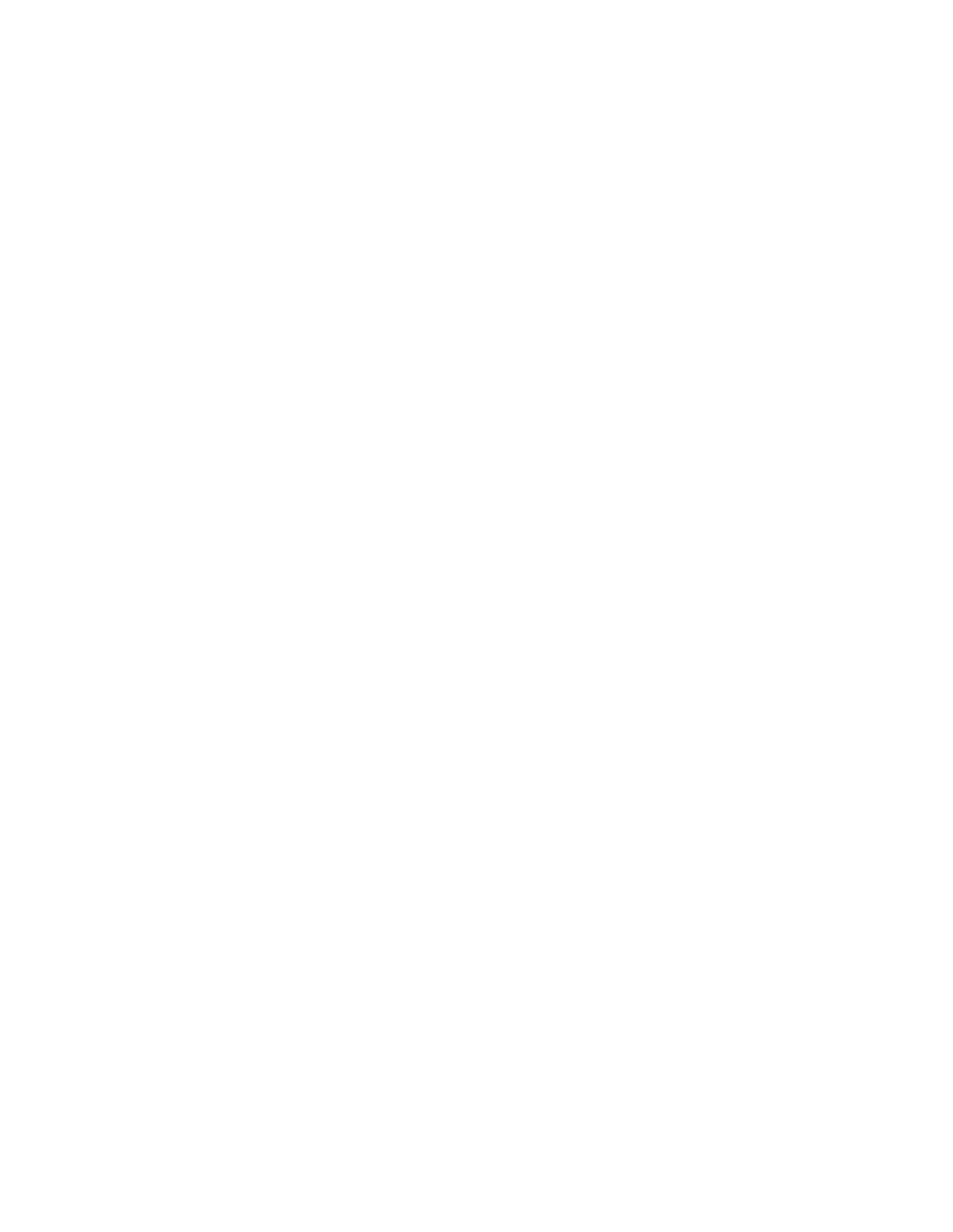## Redesigning Health Care for an Older America

#### **EIGHT GUIDING PRINCIPLES**

- 1. The life-course perspective supports the healthy aging of the next generation.
- 2. The basic principles, core knowledge, and values required to competently care for older individuals must be widely disseminated throughout the health care–provider community. This is best accomplished through the academic disciplines that comprise geriatrics and gerontology.
- 3. The health care system must, in a culturally sensitive and appropriate way, protect and respect the rights, dignity, and personal needs of older Americans by promoting and supporting a person-centered approach.
- 4. Comprehensive integrated health care services, providing a continuum of care, are necessary to maximize health and quality of life.
- 5. Clinical autonomy, guided by the body of evidence-based medicine produced by scientific research and blended with clinician experiential expertise, is essential to optimal quality of care for older Americans.
- 6. Investments in aging research—basic biology, age-related diseases, clinical and health services delivery—are crucial to improving care for current and future generations of older Americans.
- 7. Universal health coverage encompassing all age groups provides the best opportunity for assuring access to a continuum of care that can result in a healthier population experiencing a better quality of life.
- 8. The workforce to provide high-quality health care for the current and future older generations of Americans needs to be culturally and ethnically diverse, professionally trained, horizontally integrated into interdisciplinary teams, and financially well supported.

1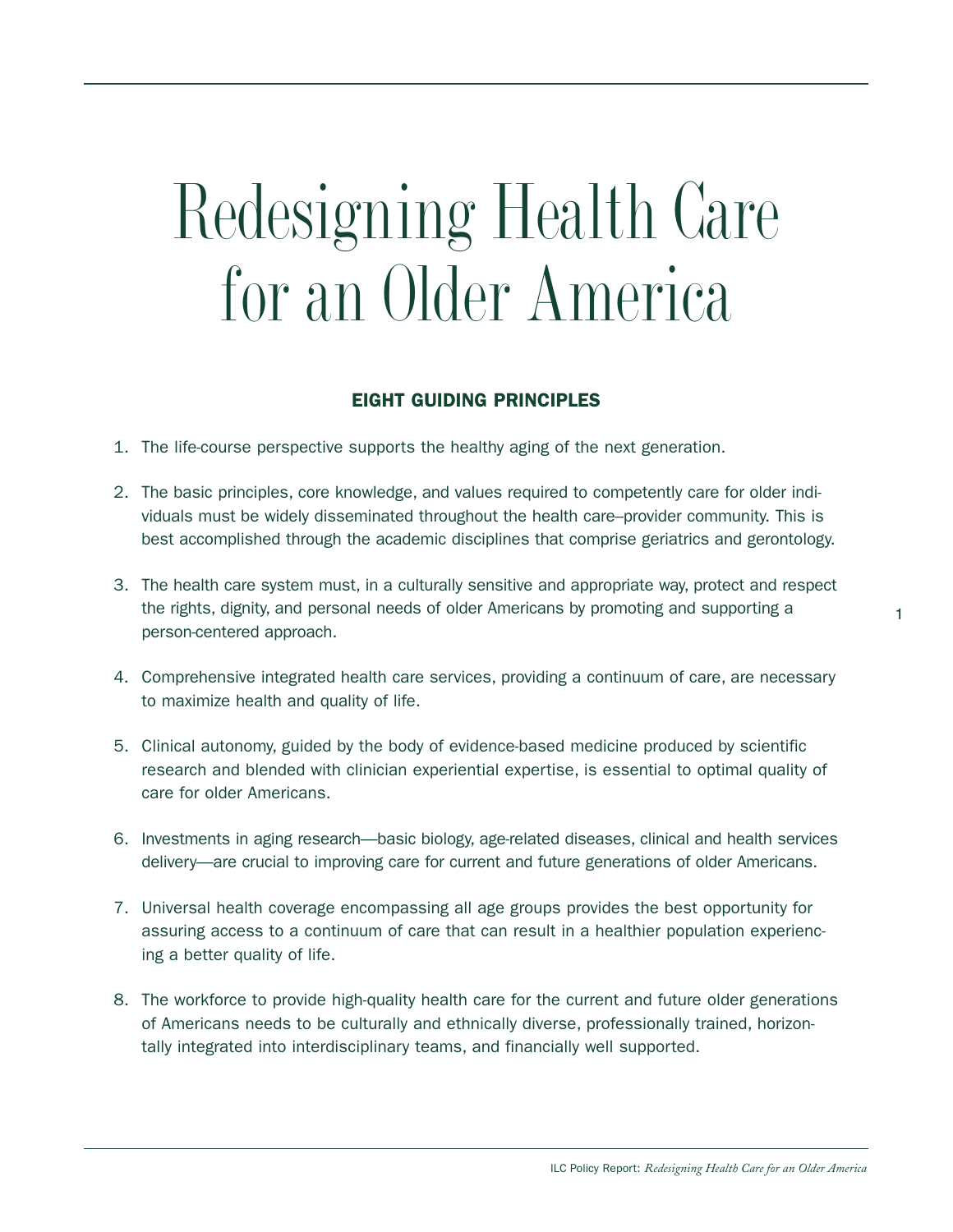#### **1. The life-course perspective supports the healthy aging of the next generation.**

The life-course perspective is a conceptual framework that incorporates both biological and social experience. It includes the cumulative effects of early life events and conditions, as well as universal patterns. It enhances our understanding of the interaction of biological factors, physical environment, and social context over time, and provides a scientific basis for understanding the emergence of health problems.

The life-course perspective, which counters stereotypic and negative images of older persons, can foster an appreciation of the dynamic processes of aging.

Factors that determine a person's health include genes, social class as mediated through the physical and social environment, and individual behavior. As people live longer, chronic diseases have emerged as major causes of disability and functional dependency, with significant economic and financial consequences. They present an enormous challenge for policymakers, medical and social services, and providers of long-term care, as well as, of course, for patients and their families.

Health in adulthood is affected by early-life exposure to adverse physical, psychological, and social factors, and to inadequate health care. Studies indicate that in utero exposures influence health status and risk for disease later in life, with evidence suggesting that maternal nutrition strongly influences a person's health throughout the life course. Babies with low birth weight are at increased risk of developing type-2 diabetes and coronary heart disease in adulthood (Brunner 2000). *In utero* exposure to lead is associated with lower IQ scores (Erdem et al. 2004). Protracted exposure to tobacco smoke in babyhood is associated with a number of health problems, including

diabetes and attention deficit hyperactivity disorder (ADHD).

Singh-Manoux et al. (2004) wrote that "recent research in social epidemiology has established the importance of considering the accumulation of advantage and disadvantage across the life course when examining adult health outcomes." A study by Hillsdon et al. (2005) found that people who are physically fit at younger ages are more likely than their sedentary counterparts to report good health at older ages, and Topp et al. (2004) concluded that musculoskeletal and cardiovascular health among older persons is related to physical functioning, with symptoms of chronic disease in later life strongly related to lifestyle choices involving physical activity and nutritional intake.

Unfortunately, the data that would allow for a more rigorous examination of the connection between early-life exposures and late-life health status are often limited. We need more research and better data to understand the implications for persons 75 years and over (Muller and Gusmano 2005). Nevertheless, growing recognition of the effects of early-life exposures on the health of older persons has encouraged researchers to develop appropriate data sources. For example, the more extensive use of personal histories can yield insights equivalent to findings in longitudinal data collection. Also, reinterpreting historical information on populations can aid in the detection of early-life exposure to infection and environmental toxins (e.g., immunization statistics and sales volume of products known to promote health or be unhealthful).

The potential connection between early-life exposures and late-life health conditions confirms the importance of targeting younger populations with preventive and ameliorative services and education. Although, for various reasons, it is impossible to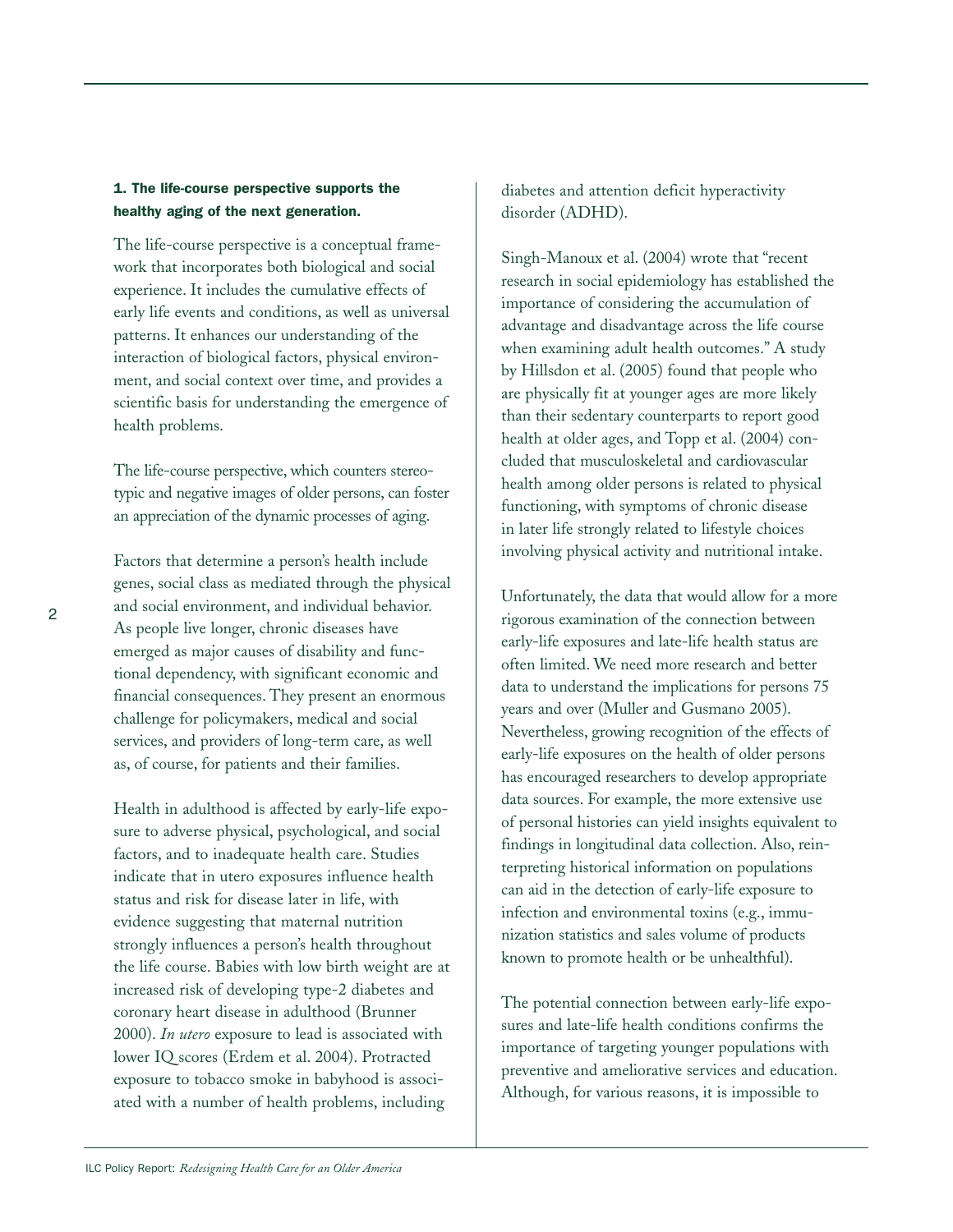entirely eliminate disease in later life, building health care programs that prevent, from earliest life, some of the diseases of old age through comprehensive prenatal, pediatric, and adolescent programs of health promotion and disease prevention should reduce disease in old age.

Medicare's continual efforts to improve the health of its beneficiaries are consistent with the approach we suggest. However, because these efforts are targeted to current beneficiaries only, this approach is insufficient. The Centers for Medicare and Medicaid Services invest considerable resources to provide beneficiaries with health education, but most of the behaviors that have health consequences in old age are established much earlier in life. For example, since "the real leverage in establishing healthier lifestyles comes at a much earlier age," reaching out to working-age Americans would build on Medicare's "growing commitment to the health of American elders" (Gusmano and Schlesinger 2001).

We need to build replicable, integrated care programs that current best evidence and knowledge indicate may help deter the onset, lessen the severity, or possibly prevent, from earliest life, some of the diseases of middle and older age through comprehensive prenatal, pediatric, adolescent, and young adult programs of health promotion and disease prevention.

Such programs should include care delivery, individual and family education, and rational and appropriate behavioral modification methods leading to actual changes in habits that can result in healthier lifestyles and better overall health throughout the lifespan.

In summary, the following key points deserve emphasis:

- The life-course perspective is useful in promoting the economic and social conditions necessary to develop lifelong good health.
- Tailoring interventions to address economic and social disadvantage include efforts to improve access to healthy foods, adequate housing, and comprehensive health coverage.
- Methods to positively change detrimental health behaviors must complement educationally focused efforts. Some examples include eliminating sugar-laden soft drinks from school cafeterias, having fresh fruits and vegetables available for meals and snacks, lighted walkways and trails for walking, jogging, and biking.
- Health promotion and disease prevention programs targeted by age, gender, social-economic status, and risk, which include recommendations based upon best current evidence and practices, should be implemented.
- Programs should be targeted to individuals, families, and communities.

**2. The basic principles, core knowledge, and values required to competently care for older individuals must be widely disseminated throughout the health care–provider community. This is best accomplished through the academic disciplines that comprise geriatrics and gerontology.**

Clinicians who are trained in geriatrics make unique contributions to health care and preservation of function by understanding the processes of normal aging, the changes in the ways diseases are manifested with age, and the variation in individual response to therapeutic modalities. Also significant is the geriatrician's sensitivity to the way a patient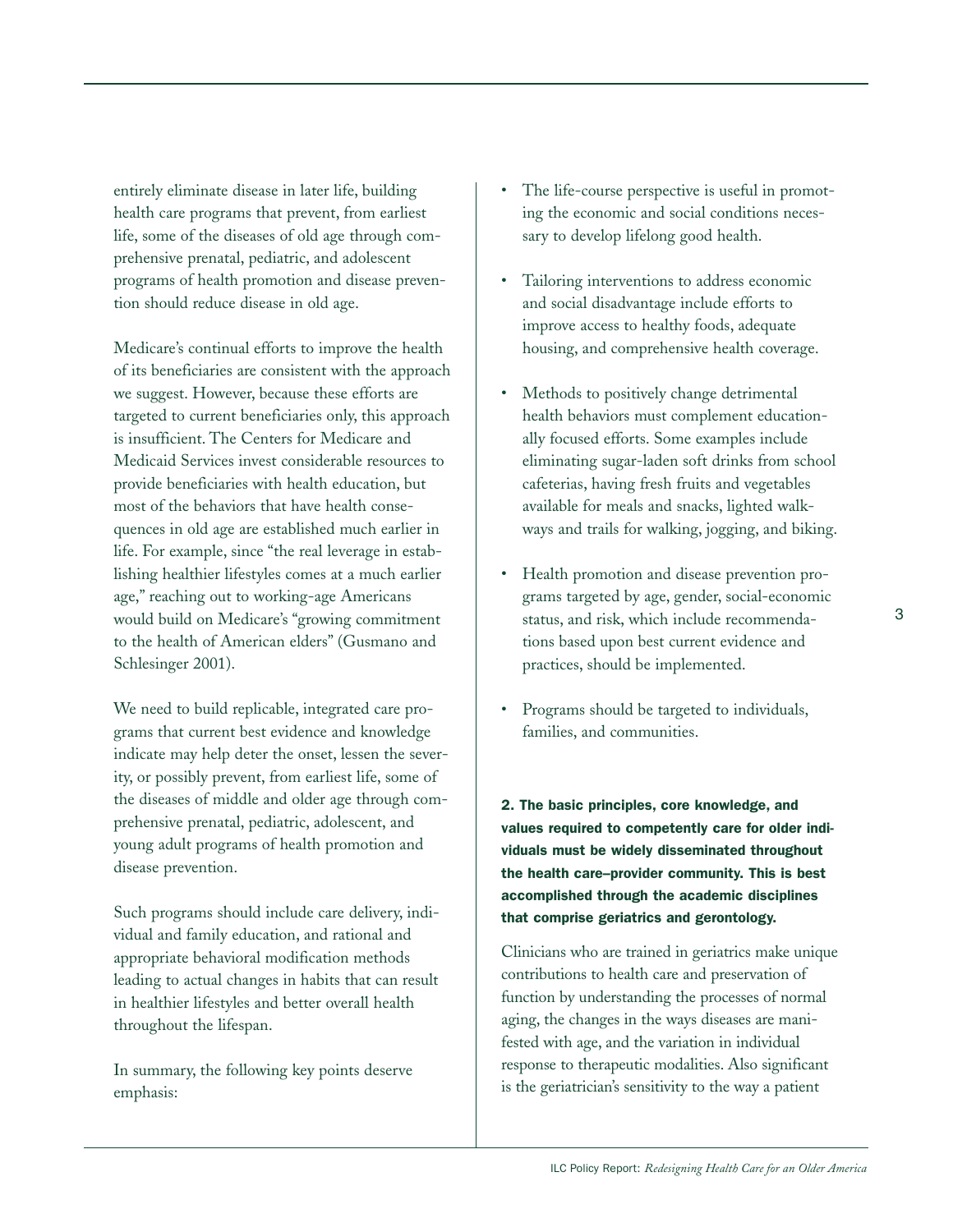interacts with the physical and social environment, which includes housing and neighborhoods. These functions need to be taught and broadly disseminated to all involved in caring for older persons.

The American Geriatrics Society Core Writing Group of the Task Force on the Future of Geriatric Medicine published an article entitled "Caring for Older Americans: The Future of Geriatric Medicine" (2005). The article clearly, articulately, and concisely presents five goals to optimize the health of older individuals. The goals are:

- 1) To ensure that every older person receives highquality, patient-centered health care
- 2) To expand the geriatrics knowledge base
- 3) To increase the number of health care professionals who employ the principles of geriatric medicine in caring for older persons
- 4) To recruit physicians and other health care professionals into careers in geriatric medicine
- 5) To unite professional and lay groups in the effort to influence public policy to continually improve the health and health care of older persons.

Each goal is discussed in terms of the requisites to be obtained, the obstacles that impede goal attainment, and strategies for overcoming the obstacles. Additionally, geriatrics' core values, attributes, and competencies is outlined, and specific recommendations to reach each goal are summarized. There is little to dispute in this excellent paper, and it is, on the whole, optimistic. But its warnings and cautions require serious attention, not simply from geriatricians but from all physicians and other health care personnel, government, and politicians at all levels, nongovernmental organizations,

foundations, corporations, and the public at large. In fact, with the defunding of Title 7 of the Public Service Act in 2006, the status of geriatrics training for clinicians and nurses has become even more precarious. Of the many important issues that must be addressed, the following deserve immediate attention and remediation if geriatric medicine is to survive and play the important role it should in leading the way in caring for the older population.

Geriatric medicine must begin to attract sufficient numbers of medical students and physicians-intraining of high quality who possess excellent clinical skills and are humanistic, enthusiastic, and committed. Presently there are far too few of these individuals, either in geriatric fellowship training (of the 300 available fellowship positions only about 45 percent are filled) or in junior faculty academic positions, to carry out the most important goal of all: educating and training physicians and other clinicians, at all levels, in the essentials and principles of caring for older individuals.

Teaching the principles of geriatric medicine in all of its various forms (didactic, interactive, bedside) needs to be fully integrated into medical school curricula, resident training, fellowship training in all adult medical and surgical subspecialties, and continuing medical education for practicing physicians. Such teaching must be required, not simply provided as elective offerings. To ensure that geriatric fellows and faculty are perceived as excellent teachers and positive role models within their institutions, instruction in effective teaching needs to be incorporated and emphasized in geriatric fellowship training.

Equally important, geriatric fellowships must attract and train many more clinical researchers. Rigorous research training should entail at least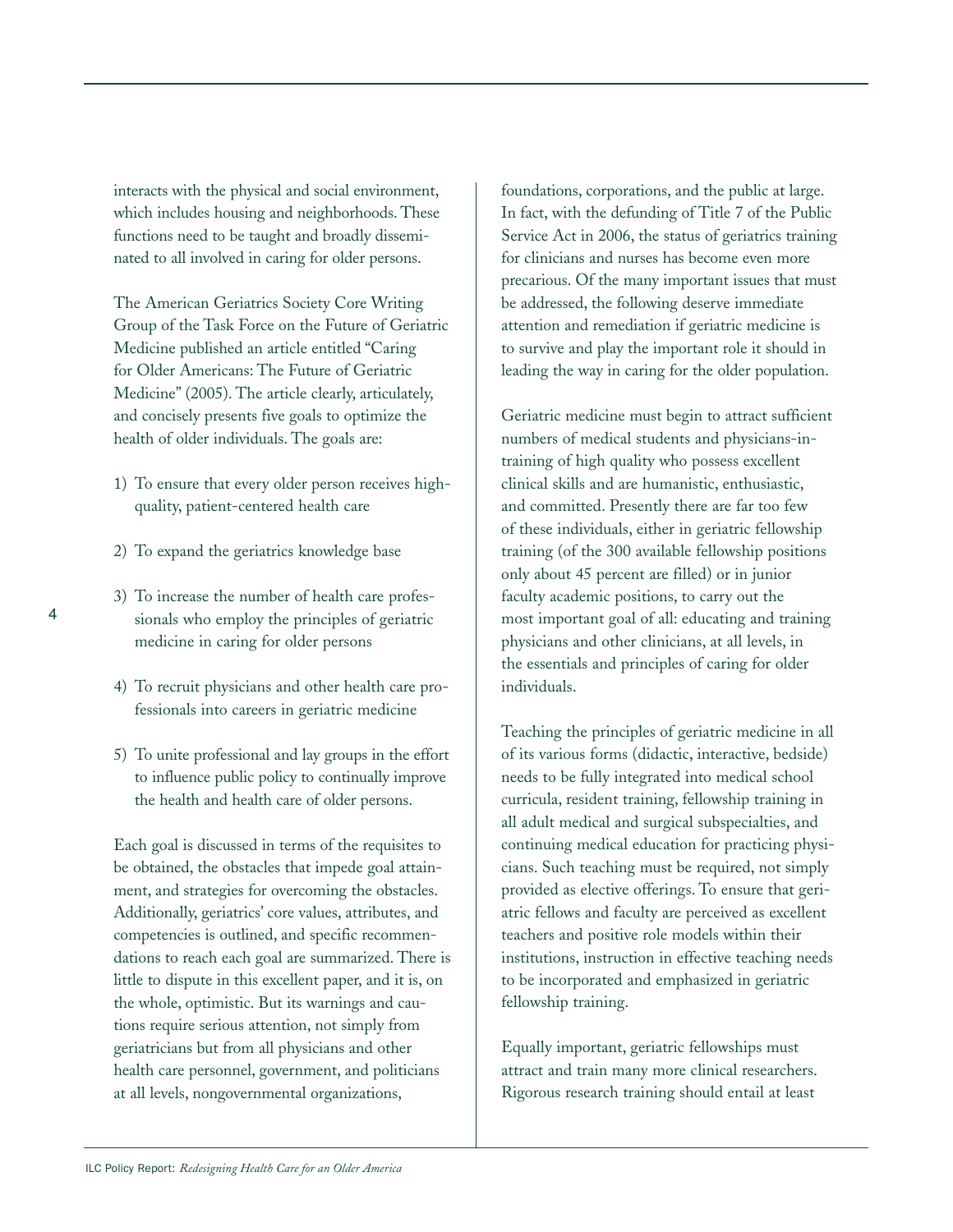one, and probably two or three, additional years beyond the current one-year (predominant type) programs. Upon becoming faculty, clinical researchers must have protected time and qualified senior faculty mentorship to succeed. There must also be plentiful opportunities that include government programs to fund research, as well as encouraging partnerships with private resources.

In order to attract high-quality fellowship trainees who will become clinician educators and clinical researchers, it is absolutely mandatory that strong incentives be provided for medical and family medicine residents considering these careers. Examples of incentives include loan repayment forgiveness, support for training beyond the current one year required for certification, and opportunities for career development awards. Medicare, for one, needs to raise its voice and use its influence to offer incentives. Also, medical students and residents must have exposure to well-functioning and healthy older individuals, not exclusively to frail, significantly impaired, hospitalized or nursing-home patients. The overt and covert pervasive influence of ageism needs to be acknowledged and directly confronted, given that students and trainees are young themselves and live and practice in a youth-obsessed culture.

Without a steady increase in the number of fellowship-trained geriatricians, all other reforms to support the formal discipline of geriatric medicine become irrelevant. Of course there will be, and should be, faculty interested in and experienced in the care of older people in general internal medicine, family medicine, and subspecialties who will fill important roles in teaching, but the ultimate direction and leadership should emanate from divisions or departments of geriatric medicine.

A third significant role for fellowship-trained geriatricians entails assuming leadership positions in a

variety of areas, including long-term care, health policy, health plans, medical schools, foundations, medical groups, media, and industry, among others. Leadership will help pave the way for viewing later life as part of a continuum, part of a life course that begins in infancy. For example, advocating for disease prevention and health promotion beginning in childhood as the first step toward a healthy and active life as an older adult places geriatric medicine in its proper role as complementing, not competing with, other medical specialties.

Leadership will help pave the way for viewing later life as part of a continuum, part of a life course that begins in infancy.

Although geriatric medicine is used as the example, the above three roles—teaching, research and leadership, as well as clinical services, apply to recruitment and training in all disciplines dealing with the delivery of health care to the older population. Thus the same methodology and goals apply to schools of nursing, social work, rehabilitation, nutrition, pharmacy, and health care administration.

What is needed in geriatric medicine, for example, is a coordinated effort via a public-private partnership initiative to rejuvenate and grow the specialty of geriatric medicine. Currently, the federal government has ended training funds for teachers in geriatrics. A modest but incremental investment,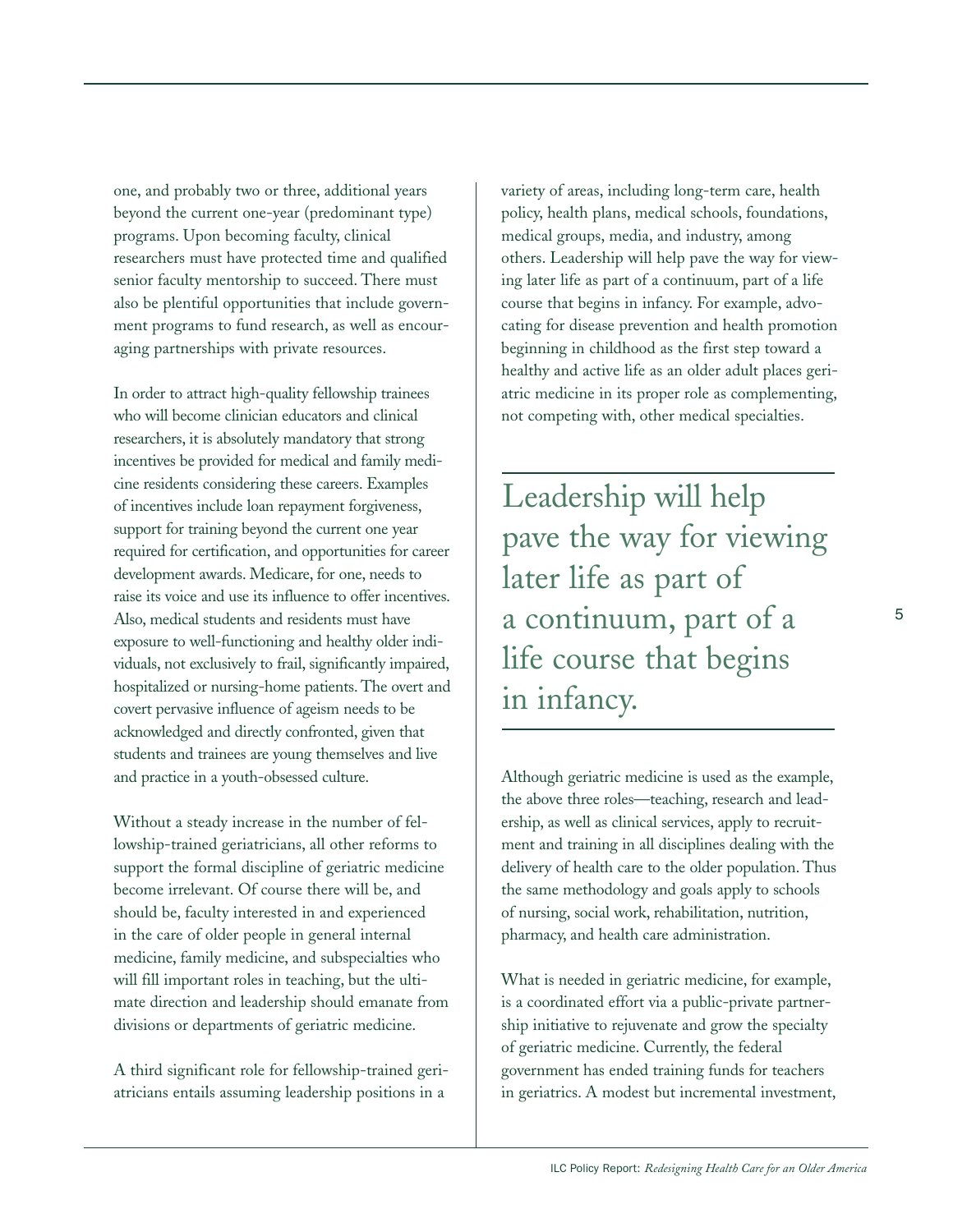averaging less than \$22 million per year, would establish at least 1,400 academic geriatricians, and private support could contribute the remainder toward the total goal of 2,400 academic geriatricians. The funds generated by this public-private partnership would ensure the establishment of a foundation of knowledge and leadership sufficient to improve our health care system's capacity to care for an aging population (Muller and Nyberg 2002).

**3. The health care system must, in a culturally sensitive and appropriate way, protect and respect the rights, dignity, and personal needs of older Americans by promoting and supporting a person-centered approach.**

Ageism can be an unacknowledged factor in determining the course of medical treatment given to older people. They are often excluded from the decision-making process and dismissed as already having "lived their lives." Ageism can engender prejudice on the part of medical personnel who assume that an older man or woman is incapable of understanding medical terms. It may lead to neglect, because older patients cannot always speak up for themselves, and to rationing of medical services.

Equal access: Older persons, as well as all Americans who interact with health care services and reimbursement agencies, should have equal access to the existing menu of useful services. They should be entitled to patient-friendly processing, maintenance of quality of care, and protection against discrimination based on gender, cultural affiliation, or disability status. The obligations of service providers and insurers must be defined, with a structure in place to monitor for compliance and to allow for grievances to be brought to the attention of responsible officials. To keep up with

changes in medicine, health care financing, and social practices and preferences, these rights should be reviewed periodically, and on occasions of major changes in regulations or benefits. Sufficient personnel and facilities must be available to assure an adequate supply and the prompt delivery of services and culturally competent staff.

Older persons are subject to misinformation when they receive medical documents that are not in easily understandable format, such as small-print instructions or product warnings. All written material older patients receive—including consent forms, follow-up instructions, and explanations regarding coverage, claims, and payment obligations—must be written in language that can be easily understood by a layperson and translated into the appropriate languages of the recipients. Type fonts should accommodate persons with visual limitations, and attention should be given to improved technology for expanding use of the Internet as an information source by older persons. Equal access also includes information regarding treatment options, second opinions, and preventive services.

Older clients should be represented in decision processes, at all levels and in all domains of the health care system, relating to their health and their financial solvency. The income distribution of older households and typical cost of care and substantial financial coverage must be taken into account so that out-of-pocket costs are affordable. Important steps on behalf of older clients include drafting legislation and regulations, molding professional attitudes and behavior, and designing physical facilities and program operations, including handling of complaints about timing or quality of service. The development of an American Patient Association, with consumer representation to ensure that patients receive appropriate care without prejudice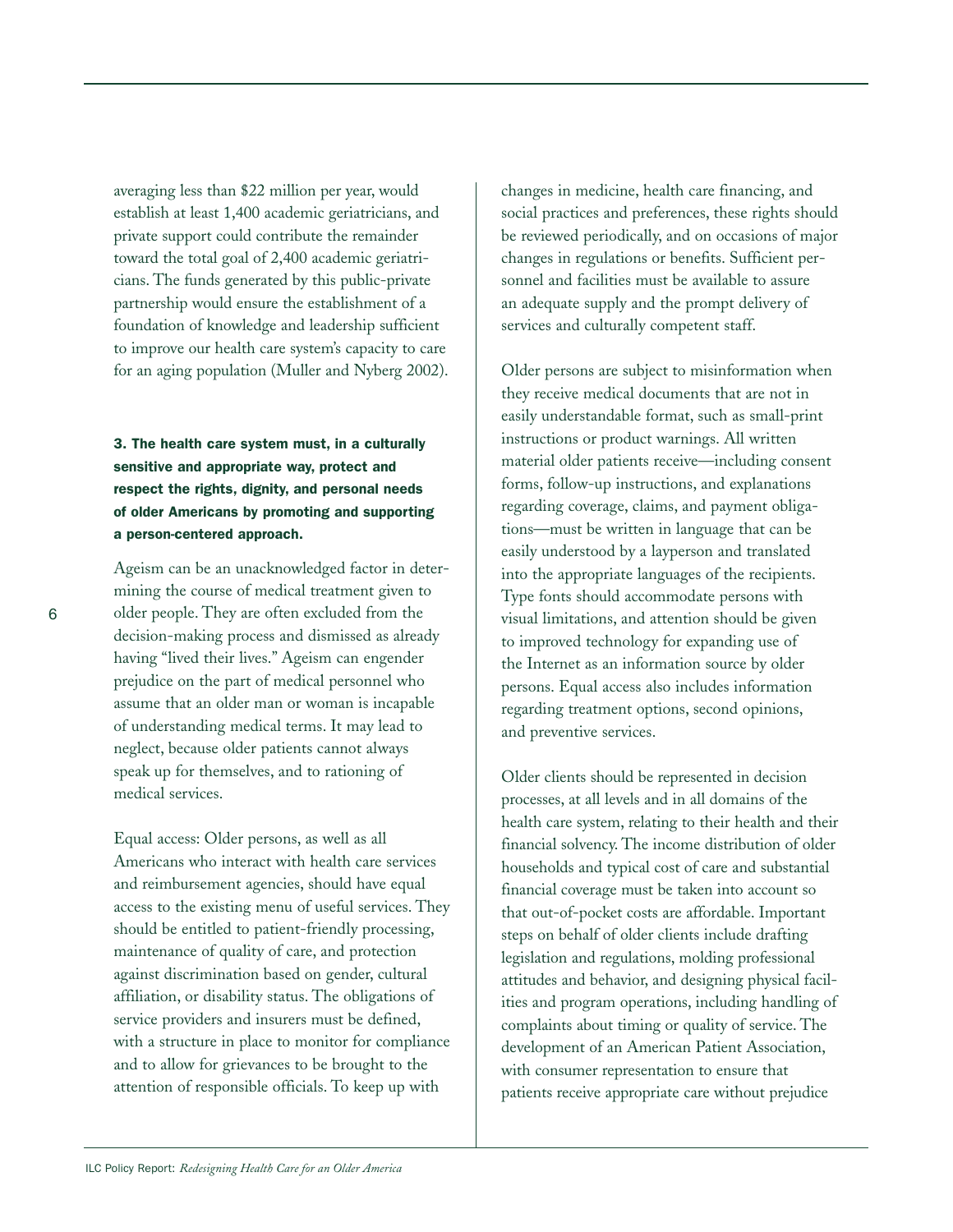and to provide a voice for persons with disabilities, could strengthen this process.

**Privacy:** Older persons faced with major problems and decisions while dealing with impairment of personal networks and sensory and motor disabilities are particularly vulnerable to loss of privacy. Within the context of health care delivery, a person's decision making, personal information, and physical space must be guarded. All persons must have assurance that their records are effectively protected against disclosures to unauthorized parties—commercial and others.

In the drive toward increased efficiency through the intensive use of physical space in health care facilities, a person's privacy may be compromised. It must be noted that persons over 80 often require more time for dressing, processing, and explanations, increasing the need for privacy in facility design. And for older persons in temporary or long-term residential settings, the availability of spatial privacy is necessary to achieve balance between social opportunities and control of one's use of time.

#### **4. Comprehensive integrated health care services, providing a continuum of care, are necessary to maximize health and quality of life.**

Throughout the life course people experience many levels of health and disease. In order to avoid the risks of errors, delays, duplication, and omissions, it is essential that a comprehensive integration of health services be in place (Docteur et al. 2003; Kohn et al. 2000).

An integrated system is inclusive of all types of services that clients may need and is designed and equipped with resources and standards that support and effectively maximize population health

across the life course. While this is applicable to all age groups, additional elements must be addressed in order to achieve integrated care for older persons. Comprehensive integration involves many components in addition to medical care, including the coordination of social care services, management of transitions, health care financing, and the recognition of the productive activities of older people.

Indeed, a continuum of care within a comprehensive integrated system includes a life course commitment to health promotion and disease prevention, continuity of primary health care for acute and chronic diseases, attention to mental health, dental care, care of hearing and vision, proper nutrition, and longterm as well as end-of-life care.

**Social care services:** Social care services (i.e., information, personal care, social service referrals, family supports, discharge planning, and advocacy in dealing with institutions) are generally part of discussions about the health-related needs of older persons. Less attention is given to peripheral but important environmental services, such as socialization and networking, housing, and transportation. Effectively coordinating social care services with acute care, postacute care, ambulatory maintenance protocols for chronic disease, and care of dependent frail elders is a challenge for record systems, financing systems, deployment of agency personnel, and professional training. For example, inadequate recognition of the cost of social service personnel in provider budgets submitted for reimbursement is a shortcoming often mentioned by physicians caring for older patients. Continuity of care depends on maintenance of eligibility, financial coverage, quality standards, and treatment goals appropriate to the needs arising from the combination of sickness and normal aging, with social services serving as a platform for patients to benefit from clinical services (Naylor et al. 1994).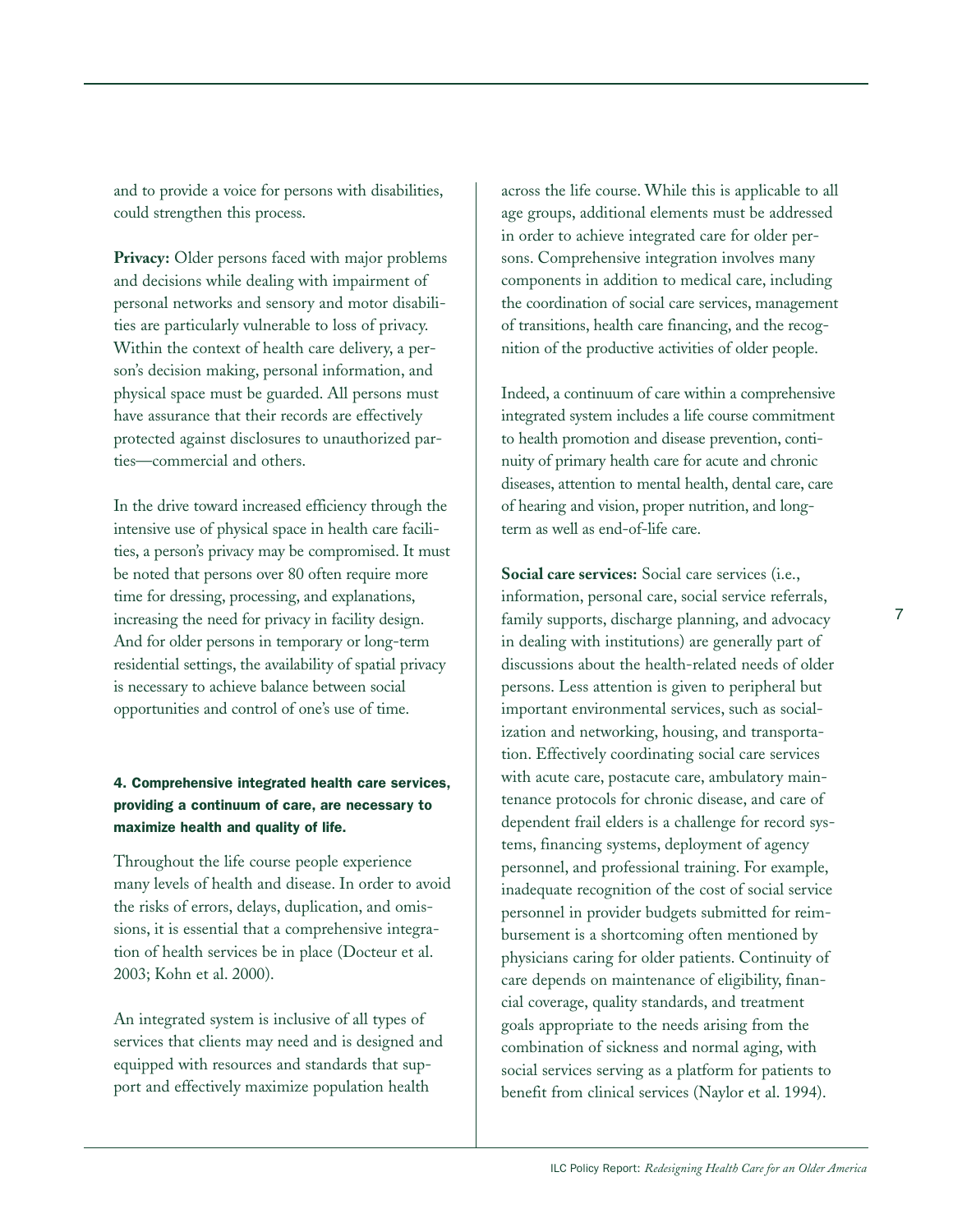**Managing transitions:** A critical function in health care is managing patient transitions to different settings (e.g., rehabilitation, long-term care) and treatment modalities while protecting gains from prior treatment. This is especially significant for older people, whose illnesses may be manifest in a variety of ways over time and under changing personal circumstances. Transfers may occur within a single facility when different areas are certified for different levels of care, or from an acute-care facility to an assisted-living residence or to home care. Individual cases vary in the combination of features offered, making it difficult to ascertain the features most helpful to patients. Specially trained nursing personnel and customized task definitions offer promise (Naylor et al. 1994).

Where does Medicare, the primary payer for non–long-term care health services, fit with the varied and often complex needs of today's growing older population?

In 1966, one in 11 individuals was 65 or older. In 2006, that number has increased to almost one in eight, and as the first of the baby boomers reaches 65 in 2011, that ratio will continue to increase. Visits to doctors by older persons in 1966 were largely for acute diseases, whereas today visits are largely for chronic illnesses that include hypertension, diabetes, heart disease, pulmonary disease, arthritis, dementia, and depression. It was uncommon in the past for an older individual to be taking more than two or three medications. Today, older people regularly take eight, nine, or ten prescription drugs (plus any number of over-the-counter and/or nontraditional/alternative remedies).

Four decades ago payment for health care was cost based. Today, most payment is prospective, with far Where does Medicare, the primary payer for non–long-term care health services, fit with the varied and often complex needs of today's growing older population?

more and often expensive medical and surgical procedures available and utilized than in the past.

Yet, while much has changed in 40 years, many things have not. For example, in any given community the hospital and its emergency room usually remains the dominant care provider. Today, older persons account for about 50 percent of all hospital discharges, in contrast to 1967, when it was one in four. Length of stay in acute care hospitals has decreased from 14 to six days. Chronic problems are often ignored, and functional status often deteriorates among hospitalized older patients. Hospital discharges often do not include well-formulated follow-up care plans.

Provider Medicare fee schedules are unduly influenced by subspecialists, usually to the detriment of internists, family physicians, and geriatricians, who provide much of the actual care, spend time with families, etc.

Many innovative and useful additions to acute and chronic care for older persons have occurred over the last 50 years. Some examples include the following: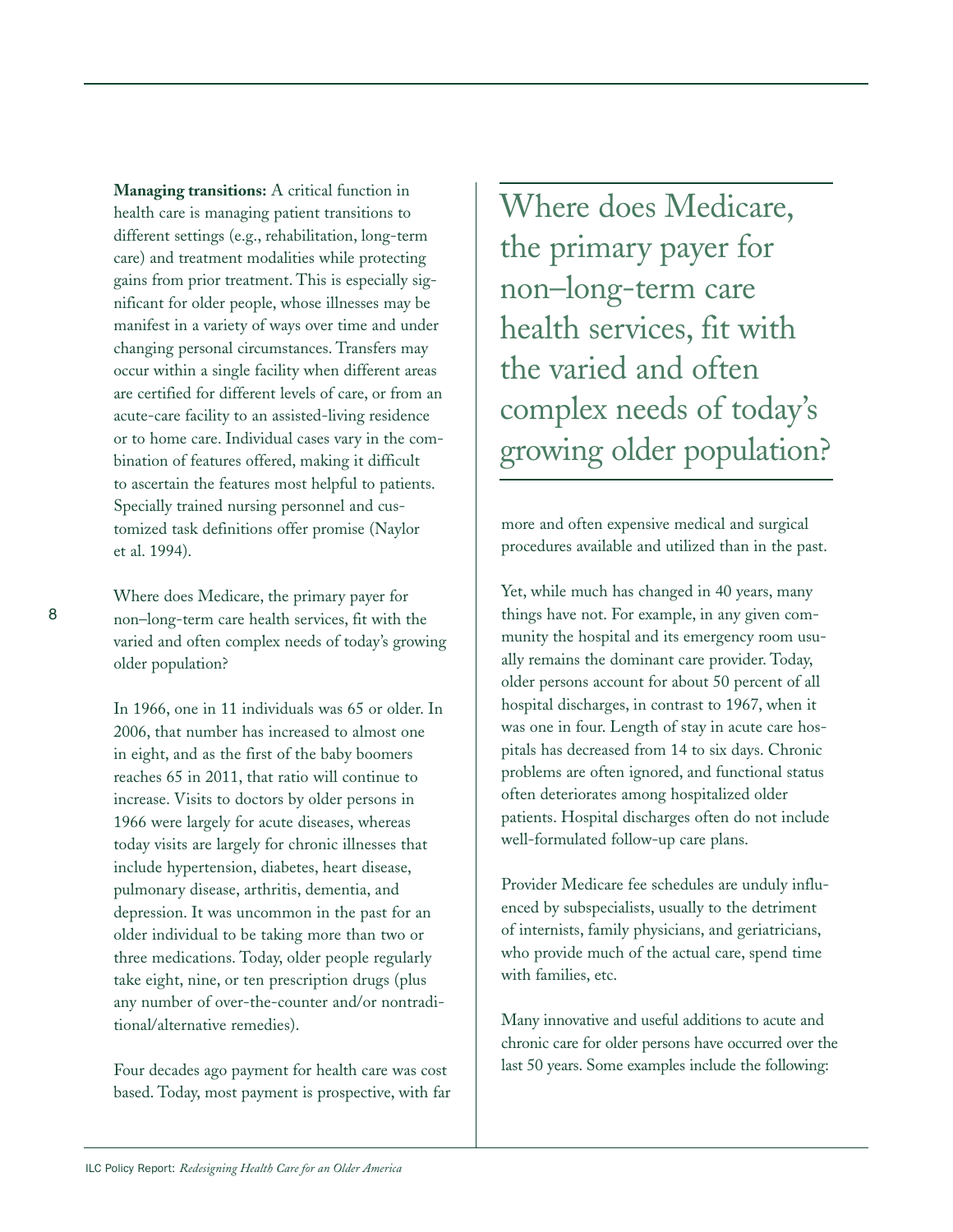- Acute Care for Geriatrics (ACE) units in hospitals have been instituted, whereby trained staff work together to minimize the many hazards older people face while hospitalized, to maximize physical and cognitive function, and to optimize transitions to postacute care (home, rehabilitation, long-term care).
- Special programs to prevent delirium, a major contributor to morbidity and even mortality in older hospitalized individuals, have been successfully implemented.
- Focused programs on transitioning from hospital to home have significantly reduced hospital readmissions.
- Specially designed personal health records have been successfully used to guide and coach patients and families through the postacute care period.
- An interdisciplinary team approach in the ambulatory setting has helped coordinate and streamline necessary and appropriate care not routinely available in most outpatient settings.
- Chronic disease models, including selfmanagement support, educating patients and families, group visits, case management, modern information system support, have been devised, modified, and successfully implemented.

Yet, none of these programs or models have been widely disseminated. Why is this so? Factors that determine the rate of adoption of innovations depend upon at least three broad and complex factors: the innovation itself, the external environment, and the adopting organization. Included under the innovation are degree of culture change required, degree of coordination across departments The health care delivery system for older persons basically has not changed—in spite of a very different older population today—from 40 years ago.

required, and the importance of perceived net benefits. The external environment comprises market pressures, regulatory compliance, and reimbursement incentives. The adopting organization requires senior management support, presence of champions and data that persuades the organization to direct adequate resources. Until, and including the present, the above have functioned as significant barriers to diffusion.

Additionally, there is no political advocacy for essential changes, and virtually no money for even ongoing support of important efforts, let alone innovative or expanded programs.

Thus, the health care delivery system for older persons basically has not changed—in spite of a very different older population today—from 40 years ago. Nor can it be changed unless the reimbursement system supporting it changes as well. The fragmentation of health care itself and reimbursement system (or lack thereof, e.g., long-term care) and misaligned incentives are major ongoing problems. Hence, in spite of the many medical and technicologic advances and the many positive contributions brought about by Medicare, health care for older persons is fragmented and suboptimally financed.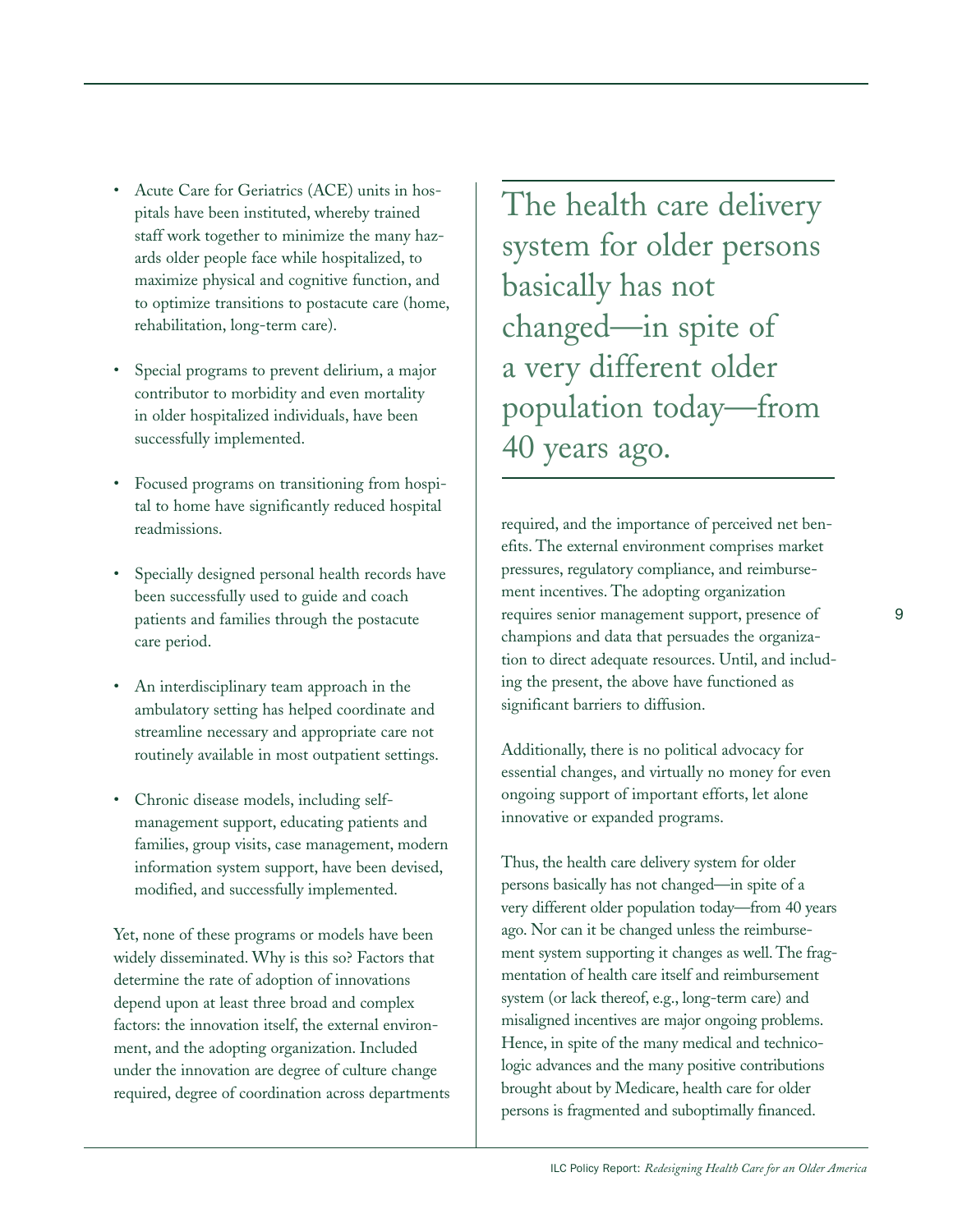**Unified financing:** Our system of multiple payers, with different financial sources for different components of care, complicates the adoption, guarantee of, and access to standards of care throughout the spectrum. Standards of care are composed of the number of services that are included and the quality of these services. Standards of access depend on the resources of the provider and the financial means of the patient. Notwithstanding the nation's remarkable assets in scientific medicine and in the diversity of health care services, social, economic, racial, and ethnic disparities all contribute to an unimpressive showing on several indicators of population health. The United States is the only major developed nation that lacks an overall financial system of universal coverage (Docteur et al. 2003).

Employers at all levels have an interest in protecting the health and productive capacity of the labor supply.

This is certainly an issue for the care of older persons since they are more likely to require a diversity of care components in different stages of chronic conditions and functional deficits. As a result of fragmentation of the health sector, some of the cost-control methods used by financial organizations in health care result in barriers to needed services or in restrictions of eligibility to those most likely to need care. Thus, in addition to wasting the opportunity to maintain health, such practices may shift responsibility to public agencies and eventually to taxpayers.

**Promoting a common goal:** Medicare was enacted, in part, because diverse groups (e.g., local governments, employers, and adult children of older people) perceived that they shared a problem to which the legislation offered an appropriate and feasible solution. Similarly, the possible stakeholders in the redesign of health care financing today are many and should be encouraged to unite behind a common objective. Health care professionals would prefer to use their skills maximally, to receive a fair return on their personal investment, and to have team support for accomplishing their treatment goals.

Employers at all levels have an interest in protecting the health and productive capacity of the labor supply, and in controlling costs by applying economies of scale to underwriting and administration of health care financing. Small employers and their workers would enjoy the protection of a larger risk pool. Large corporations, such as General Motors, would be more competitive in the global market were the United States to have universal national health insurance. People would not need to defer major medical treatment until age 65, and those with chronic diseases and survivors of cancer would have more consistent eligibility. They would also be protected against employer bankruptcy or layoffs. State and local governments would benefit by having national uniform benefits and quality standards supported by national financing.

**Older persons in the workplace:** Health care for older working people will become increasingly important as more men and women age 65 and older continue to perform both paid and voluntary work. A shortage of younger workers, as well as a desire to work and a necessity to earn an income, are the major factors contributing to this phenomenon. There are 3 million men and 2.3 million women 65 and over in the U.S. labor force today (ILC-ESOP Database 2006). Yet health statistics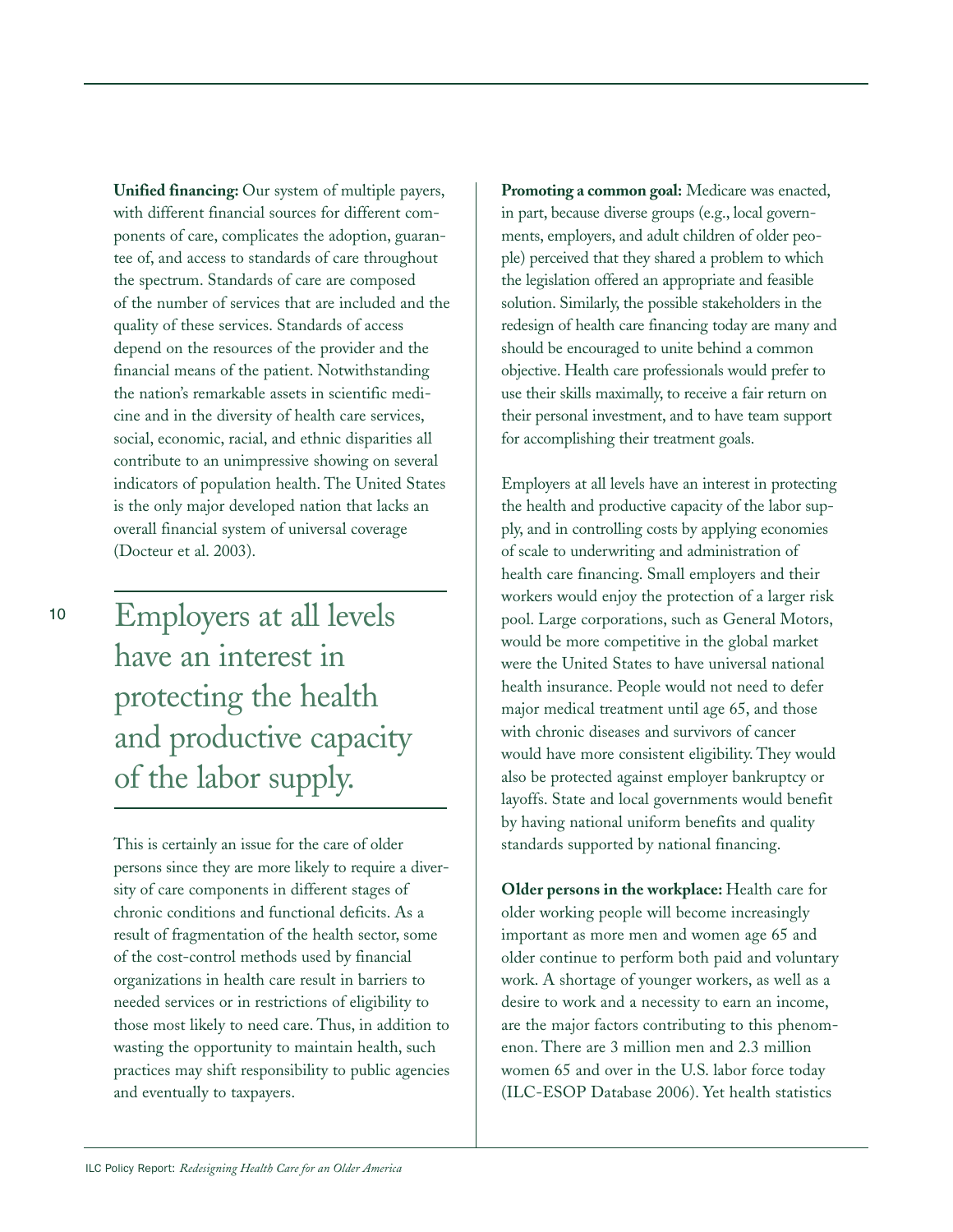tend to refer to persons aged 55 and over as "older workers" (the Department of Labor still defines older workers as 40 and over), and there is little information on workers past 65.

A recent poll conducted by Rutgers University found that nearly seven in ten workers surveyed plan to keep working after age 65, many because of financial need (Reynolds et al. 2005). A number of business firms faced with the impending retirement of experienced baby boomers have expressed concerns about a shortage of skilled labor. While only a limited number of employers are reaching out to older workers to meet their personnel needs, that number may increase, creating job opportunities (*Wall Street Journal* 2004).

The relationship between work and health at older ages is varied. Involuntary job loss may have adverse effects on the physical and mental health of older workers, according to a study by a team at Yale University (Gallo et al. 2000), while reemployment was associated with better physical functioning and mental health. Job loss at ages approaching usual retirement age is particularly troubling because workers may be counting on savings in that period to help finance retirement. Thus, labor market conditions should be considered among the environmental threats to the physical and mental health of older persons with which geriatrics is concerned.

For older clients who remain gainfully employed, the preservation of health involves initiatives both on and off the worksite. This is especially worth remembering because people who need to work, as opposed to those who like to work, may not be in the best bargaining position with regard to conditions of employment, which encompasses not only physical surroundings but also irregularity and tempo of work and autonomy.

An integrated care system requires that occupational health and safety as applied to older workers be conceptualized and operationalized. A major step in that direction is the discussion and recommendations in a report issued by the National Research Council and the Institute of Medicine (2004).

In addition to health protection at the worksite, the maintenance of physical, cognitive, and social fitness for work should be part of the general health program for older persons so that those who wish to work are able to do so.

Practical questions arise because of these changes in potential and actual activity levels (American Geriatrics Society 2000). Are clinics that focus on older persons capable of assuring a continuum of care? Do physicians and allied health professionals assume that older patients are retired, and are they oblivious to job requirements when prescribing particular regimens and when visit schedules are made? Are health professionals alert to stress on the job for older patients? Are they alert to the possibility of job loss?

**5. Clinical autonomy, guided by the body of evidence-based medicine produced by scientific research and blended with clinician experiential expertise, is essential to optimal quality of care for older Americans.** 

Evidence-based medicine may be defined as a serious effort to provide standards of care in accord with the best scientific medical knowledge and to assure the quality of clinical decisions. It has gained much acceptance in geriatric care.

A report by the Institute of Medicine (2001) recommended development and adoption of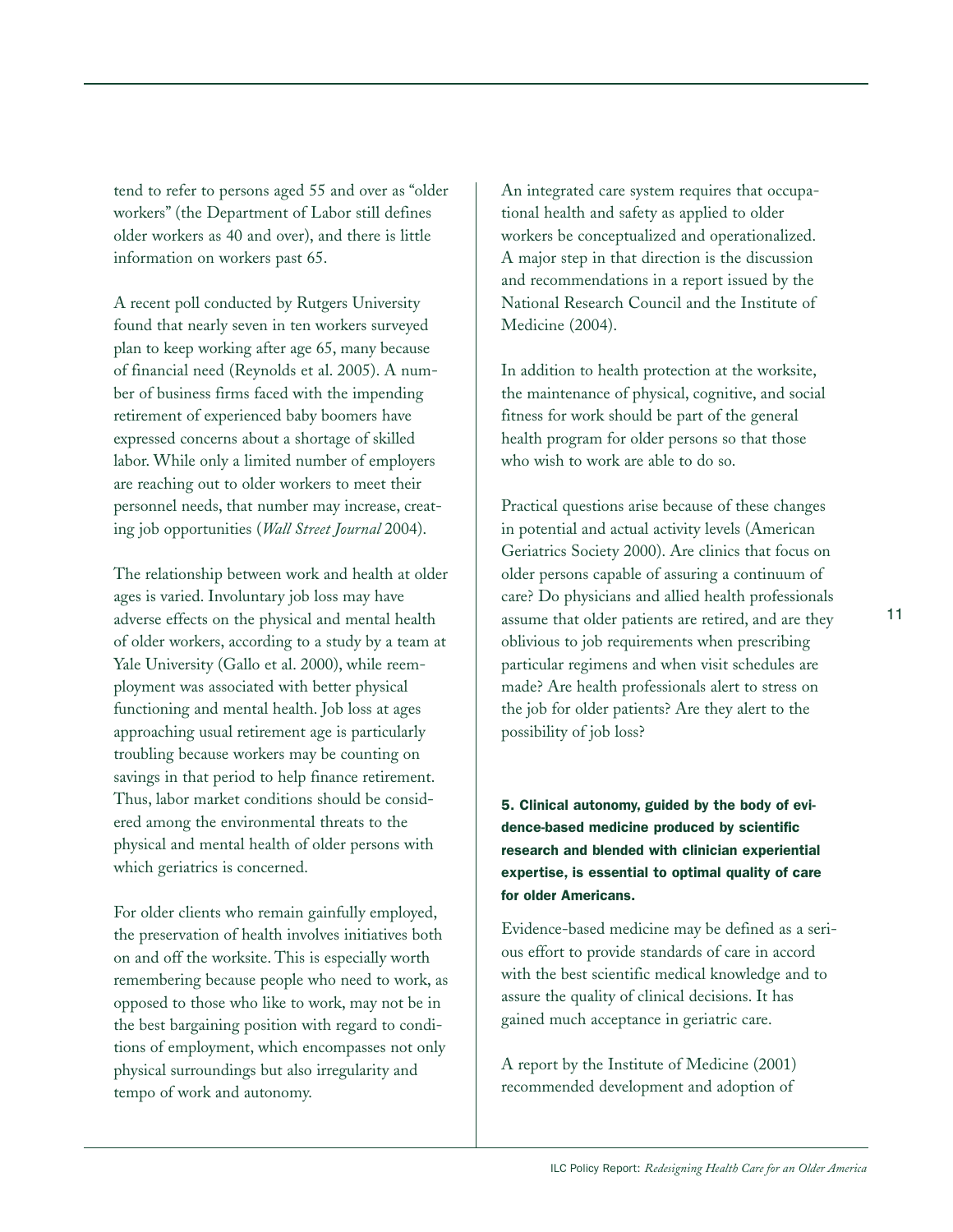guidelines for 15 or more major conditions. The 15 conditions, identified by the Medical Expenditure Panel Survey of 2000, include diseases responsible for most mortality and morbidity.

Notwithstanding an increasing reliance upon sophisticated new drugs and treatments, older persons are underrepresented or even excluded from clinical trials.

12

Assembling evidence that is well supported by scientific studies is challenging, as it depends upon several criteria, including the comparison of a new procedure with established procedures and replication of results. Large studies likely to support reliable evaluations are very expensive and often encounter resistance from professional or commercial parties that may have a stake in existing patterns of care. Creating a body of evidence-based medicine requires attentive monitoring and guidance of research methodology, as well as the commitment by various sectors to the importance of rational practices in medicine and health care (Bours et al. 1998; Leipzig 2005).

The care of older people may be affected by problems that exist both in the research and the application of this process. With regard to research, since so many older persons have more than one significant health condition, the scientific assessment of efficacy of specific treatment modalities in the patient with comorbidities should be included in trials. Yet evidence-based medicine is being developed on a condition-by-condition basis.

The application phase has other difficulties, one of which concerns use of recommended treatment protocols in widely diffused fee-for-service practice situations, where there may be too few patients with a given condition to predict the likelihood of benefit to a particular patient. Boyd et al. (2005) explored the potentially ruinous effects of such piecemeal standard-setting by professional groups and government review agencies. The daily application of the protocol for each of several conditions would not only be so burdensome for the patient as to jeopardize compliance but also would invite various adverse interactions. A holistic approach is required so that reasonable protocols for frequently found combinations of conditions may be developed.

Notwithstanding an increasing reliance upon sophisticated new drugs and treatments, older persons are underrepresented or even excluded from clinical trials, limiting the available knowledge of the effect of these treatments. In fact, the FDA does not require inclusion of older persons in clinical trials. Ensuring the safety and efficacy of interventions requires greater representation of older persons (Butler and Nyberg 2002).

**Medicare: Part D:** Insurance company practices that affect utilization may undermine the protection that clinical autonomy affords patients. These practices may serve short-run cost goals but can result in negative long-term health and economic consequences. Utilization management controls, firmly in place with regard to surgery, mental health visits, and rehabilitation services, are attracting attention in relation to Part D of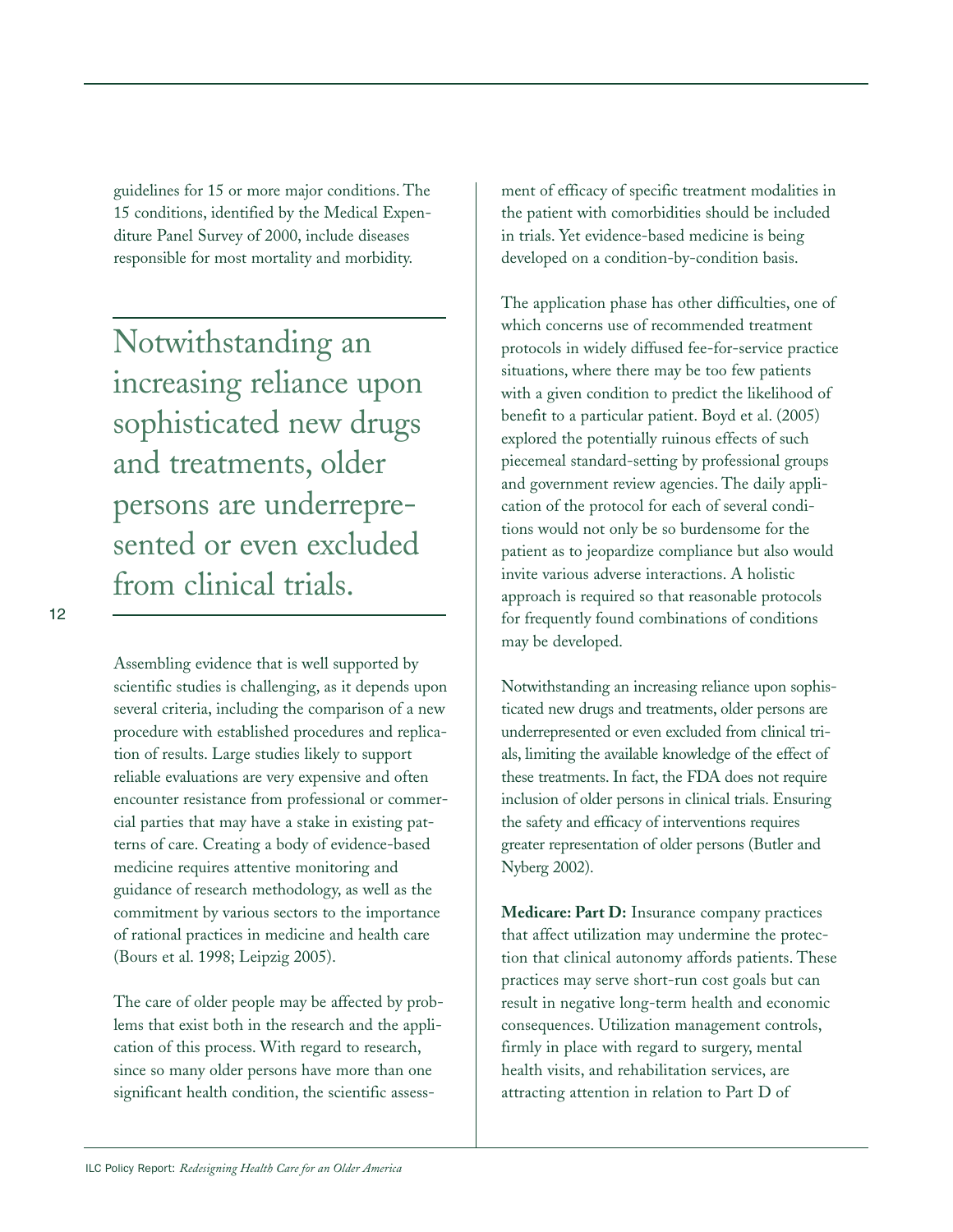Medicare, where hundreds of drug plans may affect selection of therapies. The tools include quantity limits, prior authorization, and step therapy (e.g., covering a specific drug only if certain other drugs are tried first).

Furthermore, each plan uses placement of medications in different cost-sharing categories as a means of influencing which drugs will be prescribed. Many exceptions that are built into Part D undermine the regulations that were intended to ensure access to needed drugs. Benefit information that the plans provide also is far from adequate. Because of these and other program characteristics, patients are poorly equipped to make coverage choices that can meet their present and future needs.

This current problem heightens the importance of clinical autonomy exercised by practitioners on behalf of Medicare enrollees whom they serve. Sackett et al. note that "good doctors use both individual clinical expertise and the best available external evidence, and neither alone is enough" (Sackett et al. 1996).

The concept of provider autonomy requires that they keep abreast of new and changing developments within their disciplines. It also implies endorsement of an integrated, interdisciplinary approach to clinical care. Additionally, provider autonomy must include an emphasis on the key role of communication with and education of patients, thereby maximizing patients' rights to incorporate their preferences and choices into the decision-making process.

Decision making should be within the domain of an open, comprehensible, and transparent relationship between providers and patients, not within the purview of insurance policy staff.

**6. Investments in aging research—basic biology, age-related diseases, clinical and health services delivery—are crucial to improving care for current and future generations of older Americans.** 

There are compelling economic as well as healthrelated reasons to strongly support an increasing investment in biomedical research. According to the Task Force on Aging Research Funding (2004), in 25 years the number of Americans age 65 and older will double to more than 70 million. Currently, health care spending increases by almost 10 percent a year. If by that time research has not reduced further the incidence of agerelated diseases, the cost will be devastating. For example, the cost of Alzheimer's disease, the major cause of dementia in the United States, is in the range of \$100 billion annually. Concerted research efforts in the clinical and basic neurosciences in the last 30 years have resulted in marked advances in our understanding of its clinical course and mechanisms, as well as new therapeutic directions. Without a cure, it is estimated that by 2040, 14 million people will have Alzheimer's disease. This will result in a national financial crisis with devastating consequences for both family life and national productivity (Rapoport and Wright 2006).

Basic biology of aging: Research that focuses on the basic biological changes that occur with aging, and the diseases associated with aging, will contribute to the development of more effective and affordable care. These include molecular and cellular factors most responsible for aging in humans; the role of the environment and diet in how people age; the role of genetics in aging; hormonal, metabolic, and immune factors in aging; why diseases such as diabetes and Alzheimer's occur with greater frequency in the older population; and how to moderate the impact of nonfatal diseases of old age, such as arthritis, and auditory and visual impairment.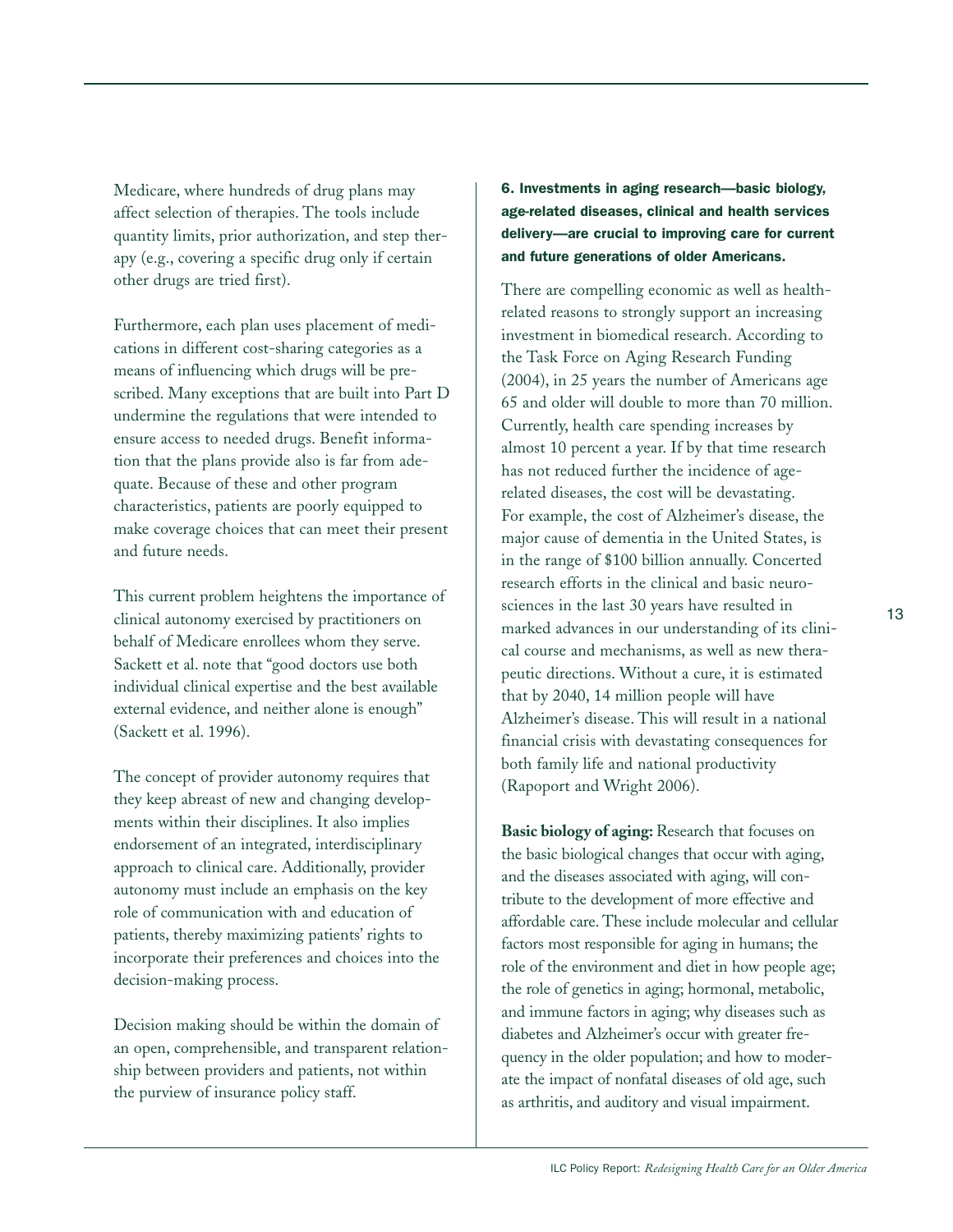**Age-related diseases:** Continuing and expanding research efforts concentrated on prevalent conditions such as stroke, Parkinson's disease, diabetes, delirium, dementias, arthritides, heart disease, and many others are necessary.

**Clinical:** Clinical research covering both broad and narrowly focused areas is mandatory for care to improve. Medication use and misuse is but one example of a broad area necessitating more study. Health promotion and disease prevention require ongoing studies to better define what measures are efficacious for the older population.

**Health services delivery:** Research examining better and more efficient ways and systems for getting care to older persons is increasingly important as this population grows.

We recommend that 1 percent of Medicare expenditures be invested in aging research (\$3 billion in 2006) conducted by the National Institute on Aging (NIA). Phased in over a five-year period, these amounts would be used for:

- 1) \$1 billion for basic biology (year 1, \$200 to \$400 million; year 2, to \$500 million; year 3, to \$650 million; year 4, to \$800 million; year 5, to \$1 billion) including genomics and regenerative medicine *relevant to longevity science*.
- 2) \$1 billion to the NIA for age-related diseases, in collaboration with disease-specific institutes, coordinated through a trans-NIH decisionmaking committee and guided by the NIA.
- 3) \$500 million for clinical trials and translational research, with proportionate representation of older persons (65 and over) including head-tohead studies of drugs, lifestyle comparisons, cost-effective studies, and a national system

for postmarketing drug surveillance (phase-in funding).

4) \$500 million for a national preventive medicine research initiative *through the lifespan* including studies of safety and health in the home and workplace, of physical inactivity and obesity, and genetic and other early-life pathological influences; studies of social-behavioral and economic means to effect positive changes in health behavior, since the nation is confronting a health crisis in obesity and its associated medical conditions that could lower life expectancy (Olshansky 2005); studies to evaluate and improve health services delivery (via the U.S. Health and Human Services Agency for Healthcare Research and Quality).

In addition, funds would be used to support research training and necessary infrastructure development, including human longitudinal study programs, laboratories and equipment, bioinformatics, and animal resources.

**7. Universal health coverage encompassing all age groups provides the best opportunity for assuring access to a continuum of care that can result in a healthier population experiencing a better quality of life.** 

Failing to provide universal access to health insurance represents, among many things, a missed opportunity to establish better health behaviors and provide the primary and preventive services that will improve health in older age. Individuals who receive appropriate primary and preventive health services and develop better health habits in earlier years will likely survive longer, and have a better chance to postpone disability to the very end of life.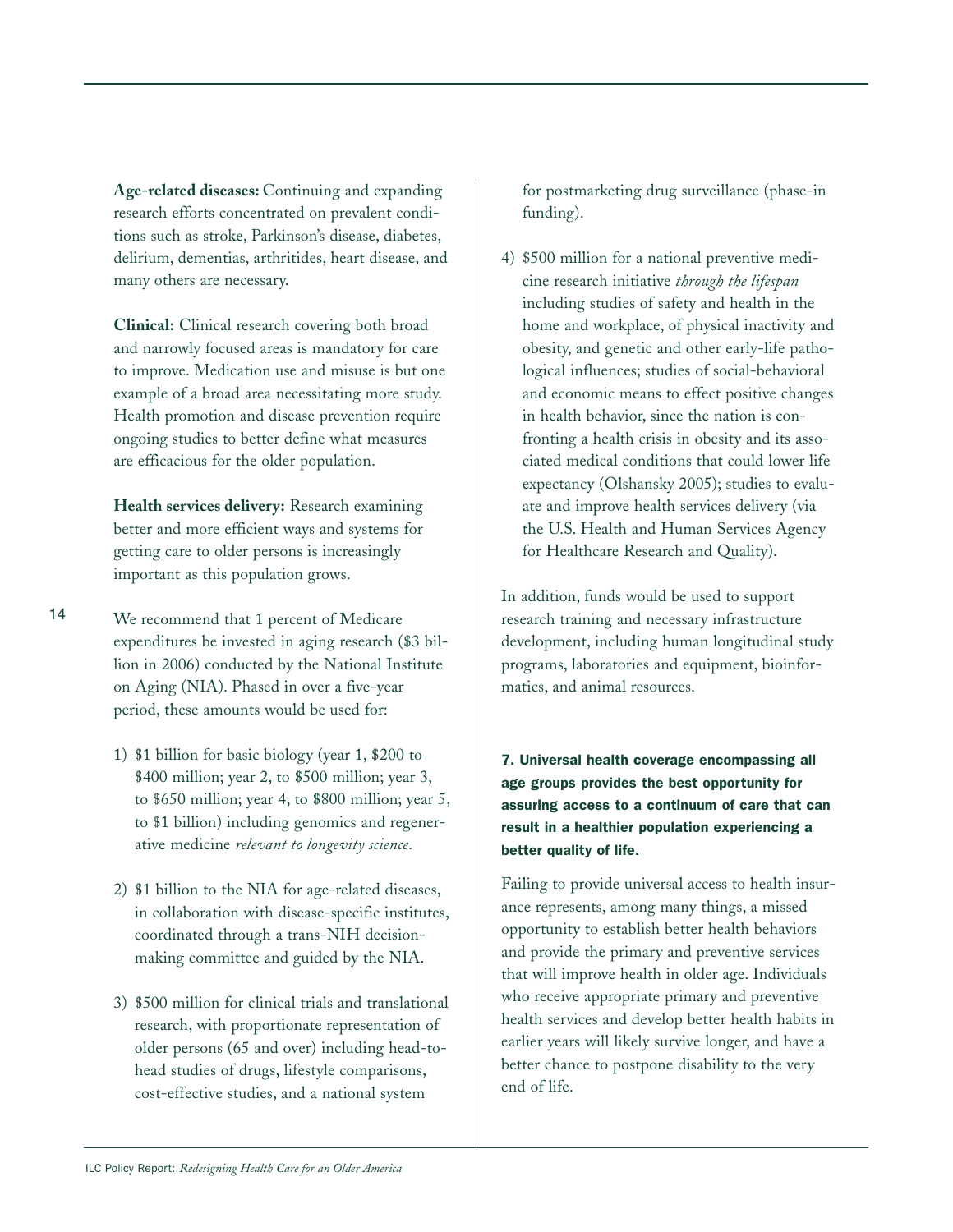The development of a universal system of national health coverage would address the needs of all Americans.

Presently, for most people in the United States, health insurance coverage is a necessary, if not sufficient, means of obtaining health care. Despite the persistent myth that individuals without health insurance obtain the care they need at safety-net hospitals, emergency rooms and clinics, and through private charity care, the uninsured face significant barriers to care. The Institute of Medicine reports that more than 18,000 deaths in the United States each year are caused by lack of health insurance. Adults without health insurance are much less likely than adults with public or private insurance to have a regular source of care and, as a result, are less likely to receive preventive services, disease screening, early detection and routine care for chronic conditions, or undergo elective tests and procedures (Berk et al. 1995; Weissman and Epstein 1994). Therefore, the uninsured have disproportionately high hospital discharge rates for "avoidable hospitalizations," which are associated with deficient access to primary care, including disease prevention (Billings et al. 1996; Gusmano et al. 2006; Weissman et al. 1992).

The failure to receive timely medical treatment often leads to significant health problems. Although Medicare helps to reduce the financial barriers to care, for many beneficiaries, it may be too late to overcome a lifetime of delayed treatment. The consequences of being uninsured, moreover, are not limited to the inadequate use of routine and preventive health services. Uninsured adults are also more likely to go without care for serious health conditions (Weisz et al. 2004).

Despite concerns that health insurance leads people to "overconsume" medical care services (the so-called moral hazard problem) (Nyman 2004), evidence suggests that health insurance encourages the appropriate use of health care services. In contrast, a lack of health insurance deters individuals from receiving appropriate care, leading to unnecessary and costly hospitalizations. For example, studies often find that uninsured adults are more likely to be hospitalized for ambulatory care–sensitive conditions (e.g., hospitalizations for congestive heart failure, asthma, and other chronic conditions). These hospitalizations could have been prevented with timely, appropriate primary care.

Thus, we support the development of a universal system of national health coverage that addresses the needs of all Americans.

In providing universal coverage for all age groups in the United States, policymakers have much to learn from the Medicare program, which is presently limited to older persons, the permanently disabled, those with amyotrophic lateral sclerosis, and endstage renal disease. With the exception of the recently passed prescription drug benefit, Medicare is simple to understand. Eligibility occurs once in a lifetime. The program has no means testing—it covers both rich and poor. Medicare, rather than private managed-care plans, affords the greatest choice of physician and hospital. Medicare has the lowest administrative costs of any health insurance plan in the United States, which means that almost all of the money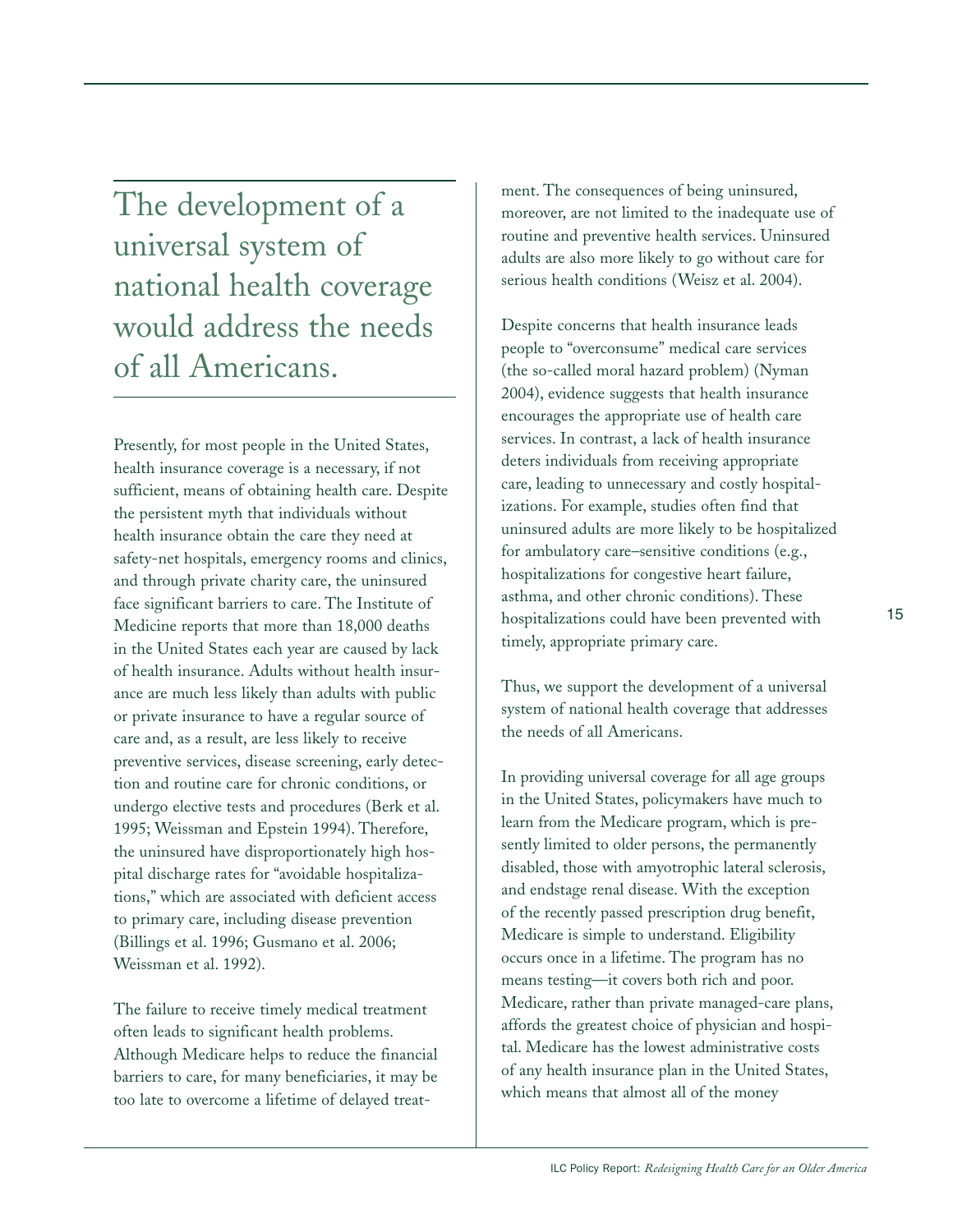collected to pay for the program goes to providing care for the beneficiary. Although Medicare needs improvements, there is much to learn from Medicare in shaping a universal health insurance program for the United States.

**8. The workforce to provide high-quality healthcare for the current and future older generations of Americans needs to be culturally and ethnically diverse, professionally trained, horizontally integrated into interdisciplinary teams, and financially well supported.**

While an interdisciplinary team approach to health care is helpful for subgroups of all age groups, it is especially important in the case of a significant portion of older persons. The expertise and experience of many disciplines can greatly contribute to the care of older individuals and families. Often, one clinician, a physician or a nurse practitioner for example, cannot possibly provide the knowledge, skills, or time necessary to deliver optimum care.

Such professions include nurses, social workers, pharmacists, physicians, nutritionists, nurse practitioners, physician assistants, physical therapists, occupational therapists, speech therapists, and care managers. Both paid and unpaid caregivers should also be part of the team. All disciplines need to be readily accessible, although, depending on the clinical setting, only a few may be available at any given time. Some older persons require only one or two disciplines in acute or chronic care; others may need assistance from most. Accessibility and flexibility are key ingredients.

Funding for team care development and training has become almost nonexistent. This must change. Governmental and nongovernmental organizations should invest in interdisciplinary team care training. Team care can be the most effective, efficient, and coordinated way of health care delivery to appropriate older people.

As the older population grows, minority groups will occupy increasingly significant percentages of older persons. Also, older minority individuals have a disproportionately large share of chronic diseases, leading to increased morbidity and mortality. For these and other reasons, the health care delivery system needs far more minority clinicians and providers. Meaningful incentives to attract and retain these individuals are crucial.

It is essential that the education and training received in each professional discipline be focused upon the unique principles of care for older persons. For example, there is a difference between the knowledge, skills, and attitudes required of a physical therapist primarily dealing with young spinal cord injury patients and one caring primarily for older, cognitively impaired individuals after a stroke or with Parkinson's disease.

Other disciplines such as nurse's aides in longterm care, hospital and clinic administrators, home care nurses and aides, and others also require specialized instruction in caring for older adults.

Without a workforce as outlined above, the United States will be ill prepared to meet the very real challenges presented in caring for the rapidly expanding older population.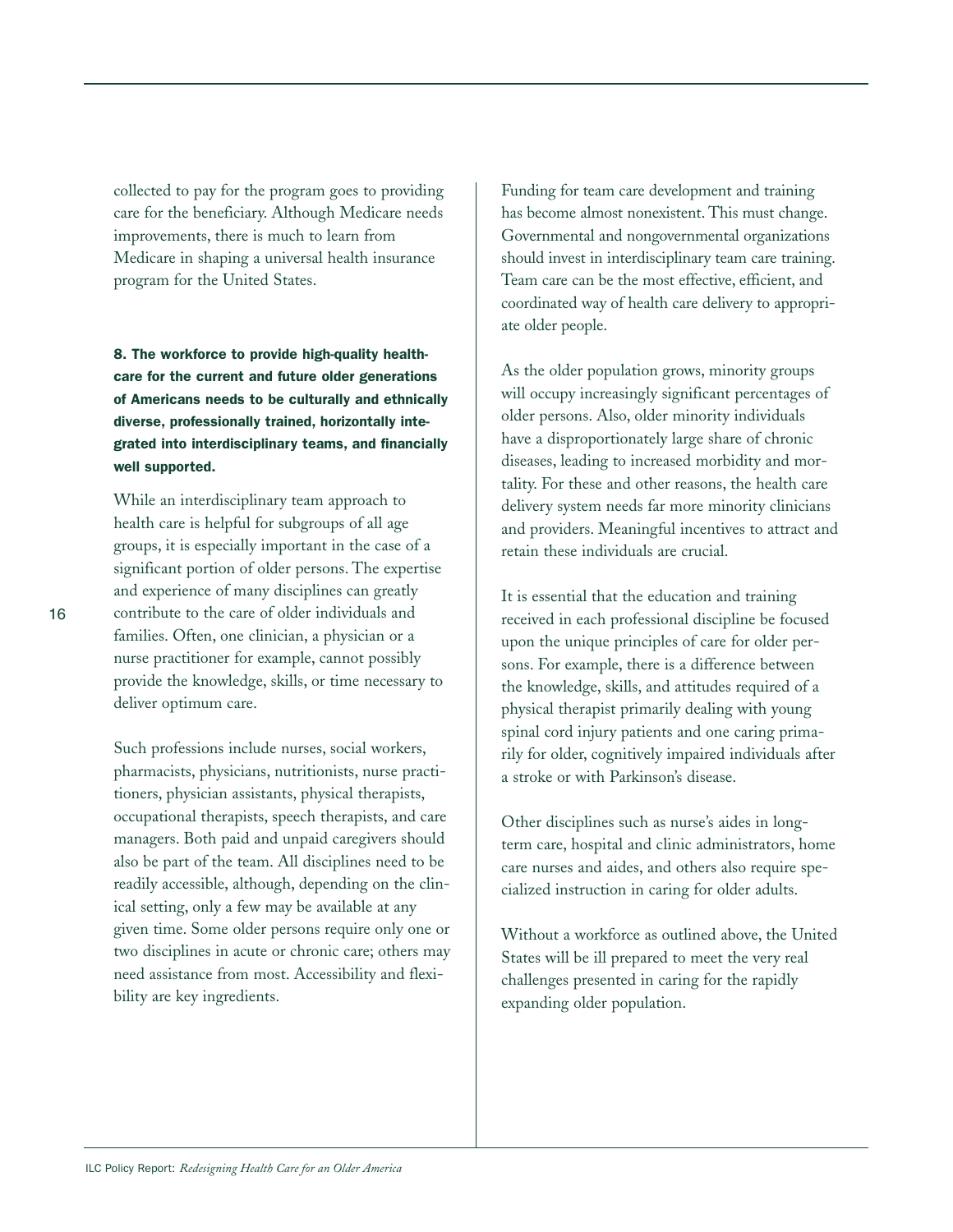### References

American Geriatrics Society. 2000. Position Statement: Ambulatory geriatric clinical care and services. AGS Health Care Systems Committee.

American Geriatrics Society Core Writing Group of the Task Force on the Future of Geriatric Medicine. 2005. Caring for older Americans: the future of geriatric medicine. *J Am Geriatr Soc* 53:S245–S256.

Berk ML, Schur LC, Cantor JC. 1995. Ability to obtain health care: recent estimates. The Robert Wood Johnson Foundation's National Access to Care Survey. *Health Aff* 14:139–46.

Billings J, Anderson GM, Newman LS. 1996. Recent findings on preventable hospitalizations. *Health Aff* 15(3):239–49.

Bours GJJW, Ketelaars CAJ, Frederiks CMS, et al. 1998. The effects of aftercare on chronic patients and frail elderly patients when discharged from hospital: a systematic review. *J Adv Nurs* 27(5):1076–1986.

Boyd CM, Darer J, Boult C, et al. 2005. Clinical practice guidelines and quality of care for older patients with multiple comorbid diseases, implications for pay for performance. *JAMA* 294(6):716–24.

Brunner EJ. 2000. Toward a new social biology. In *Social epidemiology,* LF Berkman and I Kawachi, eds. Oxford: Oxford University Press.

Butler, RN, Nyberg, J. 2002. *Clinical trials and older persons: the need for greater representation*. New York: International Longevity Center-USA.

Docteur E, Suppanz H, Woo J. 2003. The U.S. health system: an assessment and prospective design for reform. OECD Economics Department Working Papers Number 350.

Erdem G, Hernandez X, Kyono M, et al. 2004. In-utero lead exposure after maternal ingestion of Mexican pottery: inadequacy of the lead exposure questionnaire. *Clin Pediatr* 43(2):185–7.

Gallo WT, Bradley EH, Siegel M, Kasl SV. 2000. Health effects of involuntary job loss among older workers: findings from the health and retirement survey. *J Gerontol* 55:S131–S40.

Gusmano MK, Rodwin VG, Weisz D. 2006. A new way to compare health systems: avoidable hospital conditions in Manhattan and Paris. *Health Aff* 25(2):510–20.

Gusmano MK, Schlesinger M. 2001. The social roles of Medicare: assessing Medicare's collateral benefits. *J Health Polit Policy Law* 26(1):37–81.

Hillsdon MM, Brunner EJ, Guralnik JM, et al. 2005. Prospective study of physical activity and physical function in early old age. *Am J Prev Med* 28(3):323–4.

Hurdle JF. 2004. Can the electronic medical record improve geriatric care? *Geriatric Times* 5(2).

ILC-ESOP Database (Economic Status of Older People). 2006. C Muller and O Volkov, codirectors. New York: International Longevity Center-USA.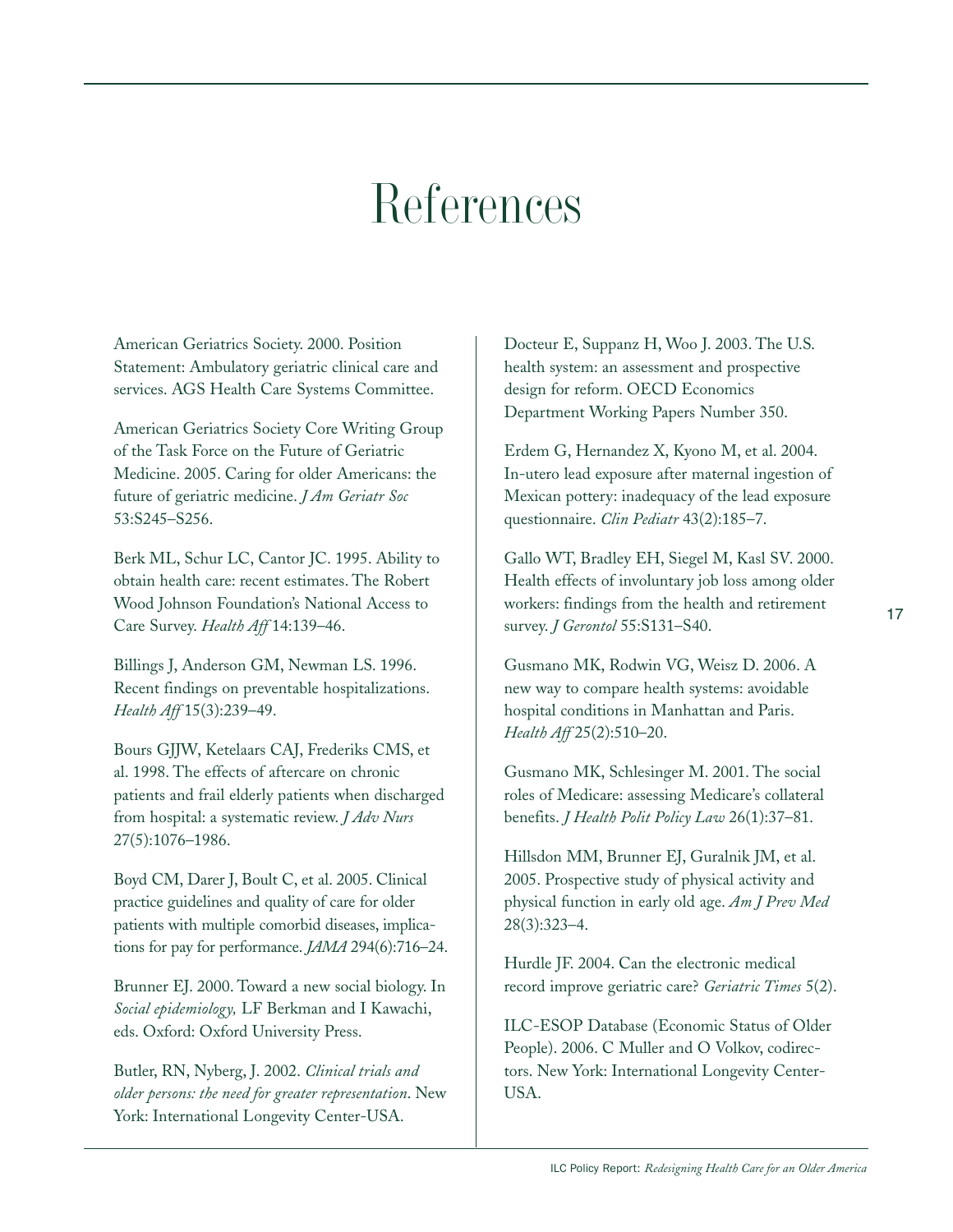Institute of Medicine. 2001. *Crossing the quality chasm: a new health system for the 21st century*. Committee on Quality of Health Care in America. Washington, DC: National Academies Press.

Kohn LT, Corrigan JM, Donaldson MS, eds. 2000. *To err is human: building a safer health system*. Washington, DC: National Academies Press.

Leipzig RM. 2005. Evidence-based medicine. PowerPoint presentation.

Muller C, Gusmano MK. 2005. *Building a database for health policy*. Issue Brief 2(4). New York: Alliance for Health & the Future at the ILC-USA.

Muller C, Nyberg J. 2002. *Preparing for an aging nation: the need for academic geriatricians*. New York: International Longevity Center-USA.

National Research Council and the Institute of Medicine. 2004. *Health and safety needs of older workers*. DH Wegman and JP McGee, eds. Washington, DC: National Academies Press.

> Naylor M, Brooten D, Jones R, et al. 1994. Comprehensive discharge planning for the hospitalized elderly: a randomized clinical trial. *Ann Intern Med* 120:999–1006.

Nyman JA. 2004. Is "moral hazard" inefficient? The policy implications of a new theory. *Health Aff* 23(5):194–9.

Olshansky SJ, Passaro DJ, Hershow RC, et al. 2005. A potential decline in life expectancy in the United States in the 21st century. *N Engl J Med* 352(11):1138–45.

Rapoport S, Wright L. 2006. *Alzheimer's: the disease of the century*. Occasional Paper. New York: International Longevity Center-USA.

Reynolds S, Ridley N, Van Horn CE. 2005. *A work-filled retirement: workers' changing views on employment and leisure*. John J. Heldrich Center for Workforce Development *Work Trends Survey*, Rutgers University.

Sackett D, Rosenberg WMC, Muir Gray JA, et al. 1996. Evidence based medicine: what it is and what it isn't. *BMJ* 312:71–2.

Singh-Manoux A, Ferrie JE, Chandola T, et al. 2004. Socioeconomic trajectories across the life course and health outcomes in mid-life: evidence for the accumulation hypothesis? *Int J Epidemiol* 33(5):1072–9.

Task Force on Aging Research Funding. 2004. *Meeting the needs of the 21st century.* Washington, DC.

Topp R, Fahlman M, Boardley D. 2004. Healthy aging: health promotion and disease prevention. *Nurs Clin North Am* 39(2):411–22.

*Wall Street Journal.* Sept. 20, 2004. Bye-bye boomers?

Weissman JS, Epstein AM. 1994. *Falling through the safety net: insurance status and access to health care*. Baltimore: Johns Hopkins University Press.

Weissman JS, Gatsonis C, Epstein AM. 1992. Rates of avoidable hospitalization by insurance status in Massachusetts and Maryland. *JAMA* 268(17):2388–94.

Weisz D, Gusmano MK, Rodwin VG. 2004. *L'affaire du coeur in the United States and France: the prevalence and treatment of ischemic heart disease in two nations and their world cities*. Robert Wood Johnson Foundation Scholars in Health Policy Working Paper.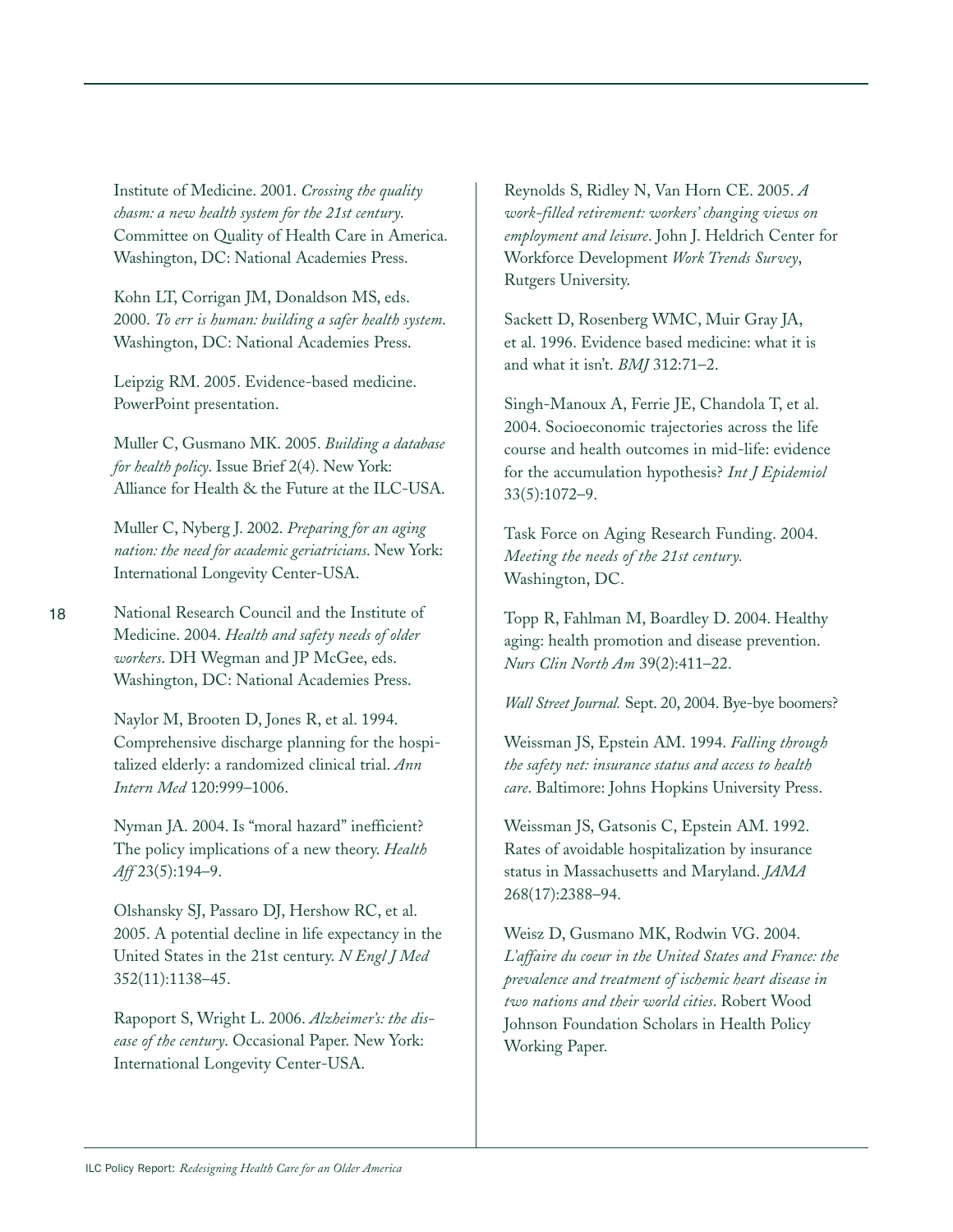## Additional Reading

American Geriatrics Society/Association of Directors of Geriatric Academic Programs. March, April, May 2005. Policy Statement. Geriatric medicine: a clinical imperative for an aging population, Parts I, II, III. *Annals of Long-Term Care* 13(3, 4, 5).

Butler, RN, Meier, DE, Nyberg, J. 2003. *Palliative care academic career awards: a public-private partnership to improve care for the most vulnerable*. New York: International Longevity Center-USA.

Butler, RN, Nyberg, J. 2004. *Improving drug safety: the importance of postmarketing drug surveillance.* Issue Brief 13. New York: International Longevity Center-USA.

Covinsky KE, King JT Jr., Quinn LM, et al. 1997. Do acute care for elders units increase hospital costs? A cost analysis using the hospital perspective. *J Am Geriatr Soc* 45(6):729–34.

Feder J, Levitt L. 1995. Steps toward universal coverage. *Health Aff* 14(1):140–9.

Halfon N, Hochstein M. 2002. Life course health development: an integrated framework for developing health, policy, and research. *Milbank Q* 80(3):433–81.

Institute of Medicine. 2004. *Insuring America's health: principles and recommendations*. Washington, DC: National Academies Press.

Lorenz K, Lynn J, Morton SC, et al. 2004. Endof-life care and outcomes, evidence report/technology assessment. Evidence Report/Technology Assessment No. 110, Agency for Health Research and Quality Pub. No. 05-E004-1.

Olshansky SJ, Perry D, Miller RA, Butler RN. 2006. In pursuit of the longevity dividend: What should we be doing to prepare for the unprecedented aging of humanity? *The Scientist* 20(3):28–35.

Siu AL. 2005. Updating health care for seniors beyond the Medicare Modernization Act. New York: Mount Sinai School of Medicine.

Sundano JJ Jr, Baker DW. 2003. Intermittent lack of health insurance coverage and use of preventive services. *Am J Public Health* 93(1):130–7.

Wolman DM, Miller W. 2004. The consequences of uninsurance for individuals, families, communities, and the nation. *J Law Med Ethics* 32(3):397–403.

Wooley M. 2005. *Investing in medical research: why we must embrace the "audacity of hope."* Issue Brief 15. New York: International Longevity Center-USA.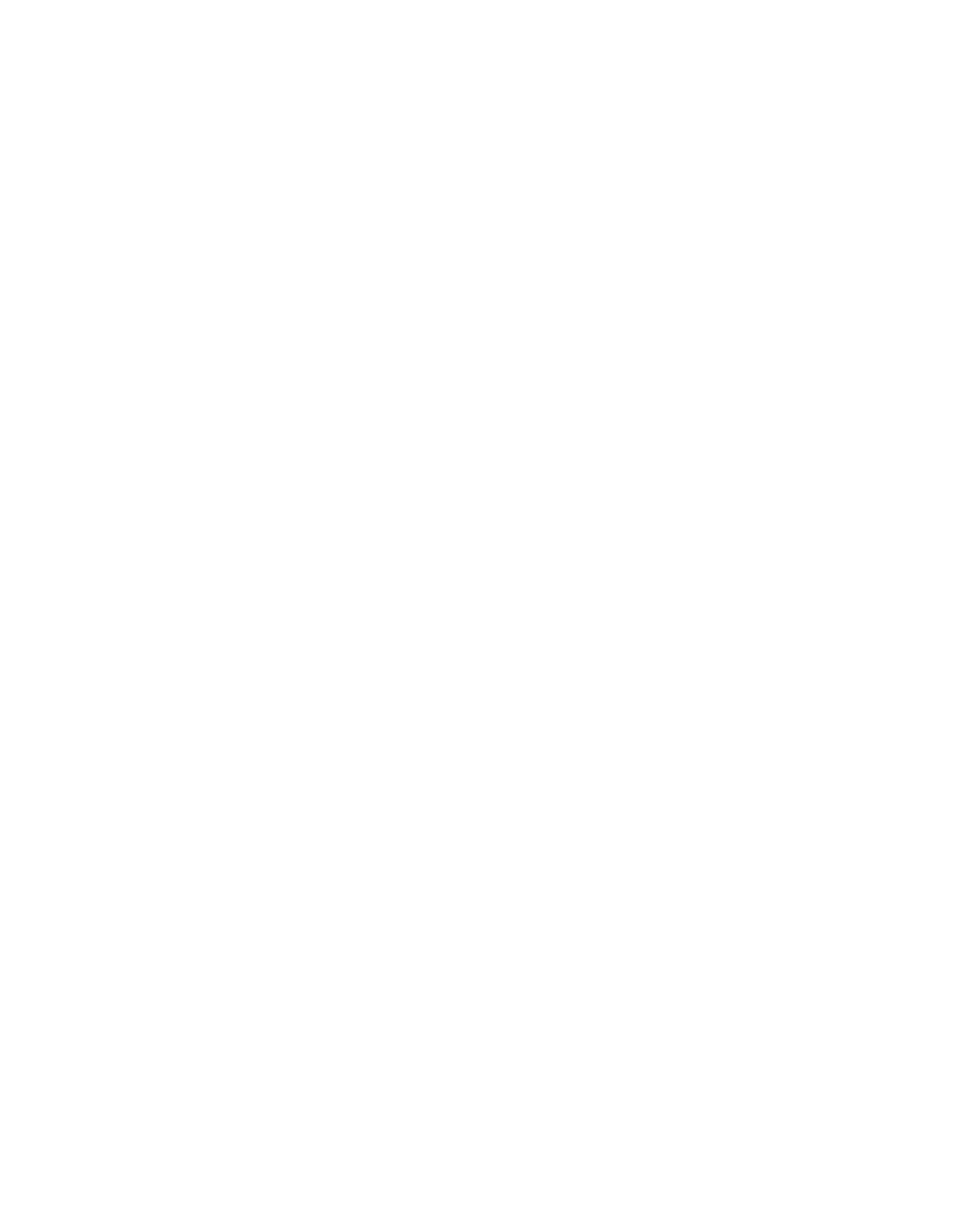#### **INTERNATIONAL LONGEVITY CENTER-USA**

### Board of Directors

Max Link, Ph.D., Chair Marie A. Bernard, M.D. Edward M. Berube Cory A. Booker Robert N. Butler, M.D. John J. Creedon Everette E. Dennis, Ph.D. Susan W. Dryfoos Robert W. Fogel, Ph.D. Lloyd Frank Annie Glenn Senator John Glenn Lawrence K. Grossman Robert D. Hormats Linda P. Lambert Naomi Levine William C. Martin David O. Meltzer, M.D., Ph.D. Evelyn Stefansson Nef Stanley B. Prusiner, M.D. Albert L. Siu, M.D., M.S.P.H. Joseph E. Smith Jackson T. Stephens, Jr. Catharine R. Stimpson, Ph.D. Humphrey Taylor William D. Zabel John F. Zweig

### **ILC INTERNATIONAL CENTERS** Directors

Robert N. Butler, M.D., *ILC-USA* Shigeo Morioka, *ILC-Japan* Baroness Sally Greengross, *ILC-United Kingdom* Françoise Forette, M.D., *ILC-France* Rosy Pereyra Ariza, M.D., *ILC-Dominican Republic* Sharad D. Gokhale, Ph.D., *ILC-India* Monica Ferreira, D. Phil., *ILC-Sub-Saharan Africa* Lia S. Daichman, M.D., *ILC-Argentina*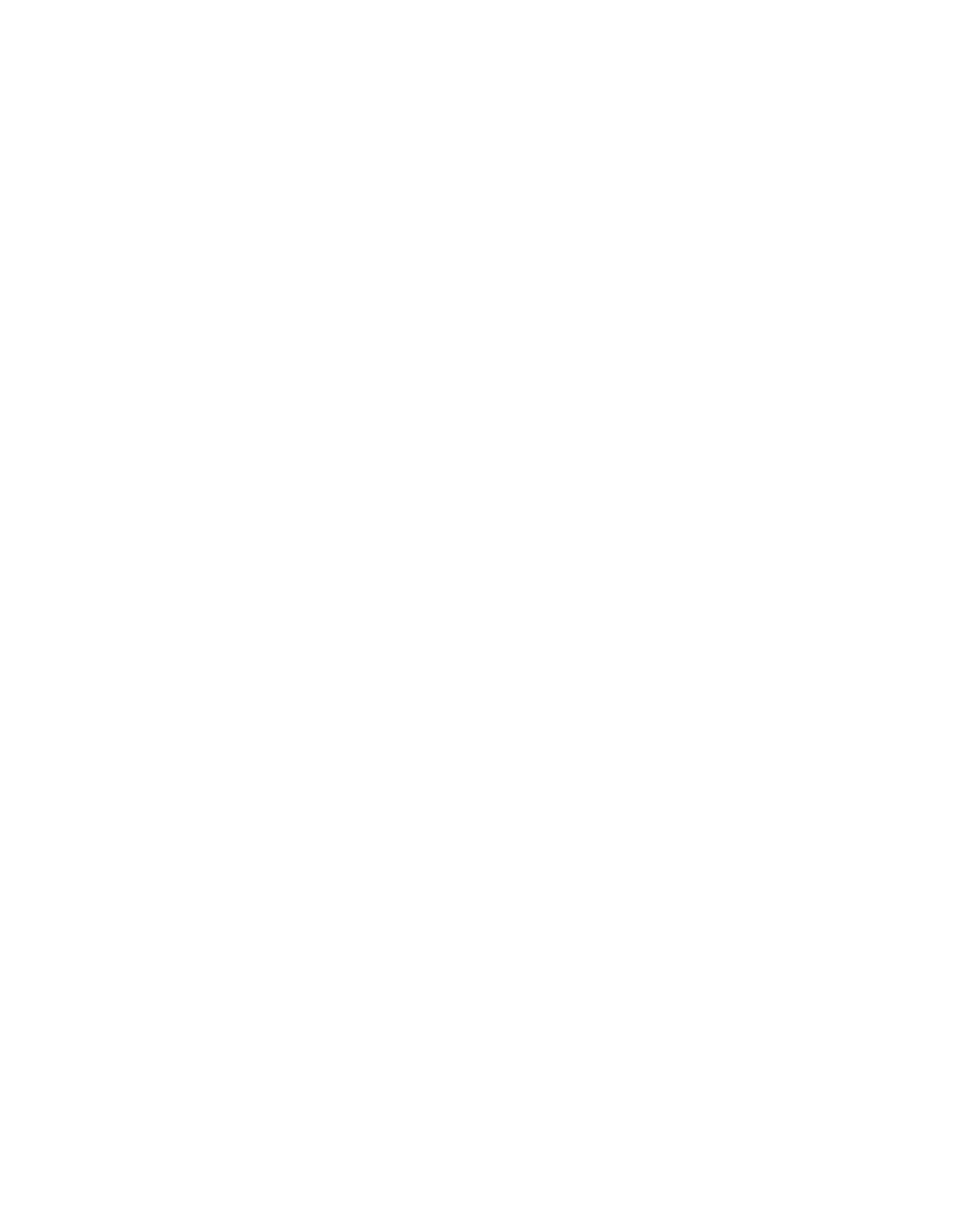**International Longevity Center-USA Policy Reports**

*Redesigning Health Care for an Older America Caregiving in America Ageism in America Redesigning Health Care for an Older America: Seven Guiding Principles Palliative Care Academic Career Awards: A Public-Private Partnership to Improve Care for the Most Vulnerable Gerontology and Geriatrics in Israel: Demography, Services, Manpower, and Long-term Care Long-term Care Insurance: The Experience of Two Nations A National Crisis: The Need for Geriatrics Faculty Training and Development— Toward Functional Independence in Old Age*

Single copies are free. Multiple copies are \$3 each.

Publications available online at our website: www.ilcusa.org.